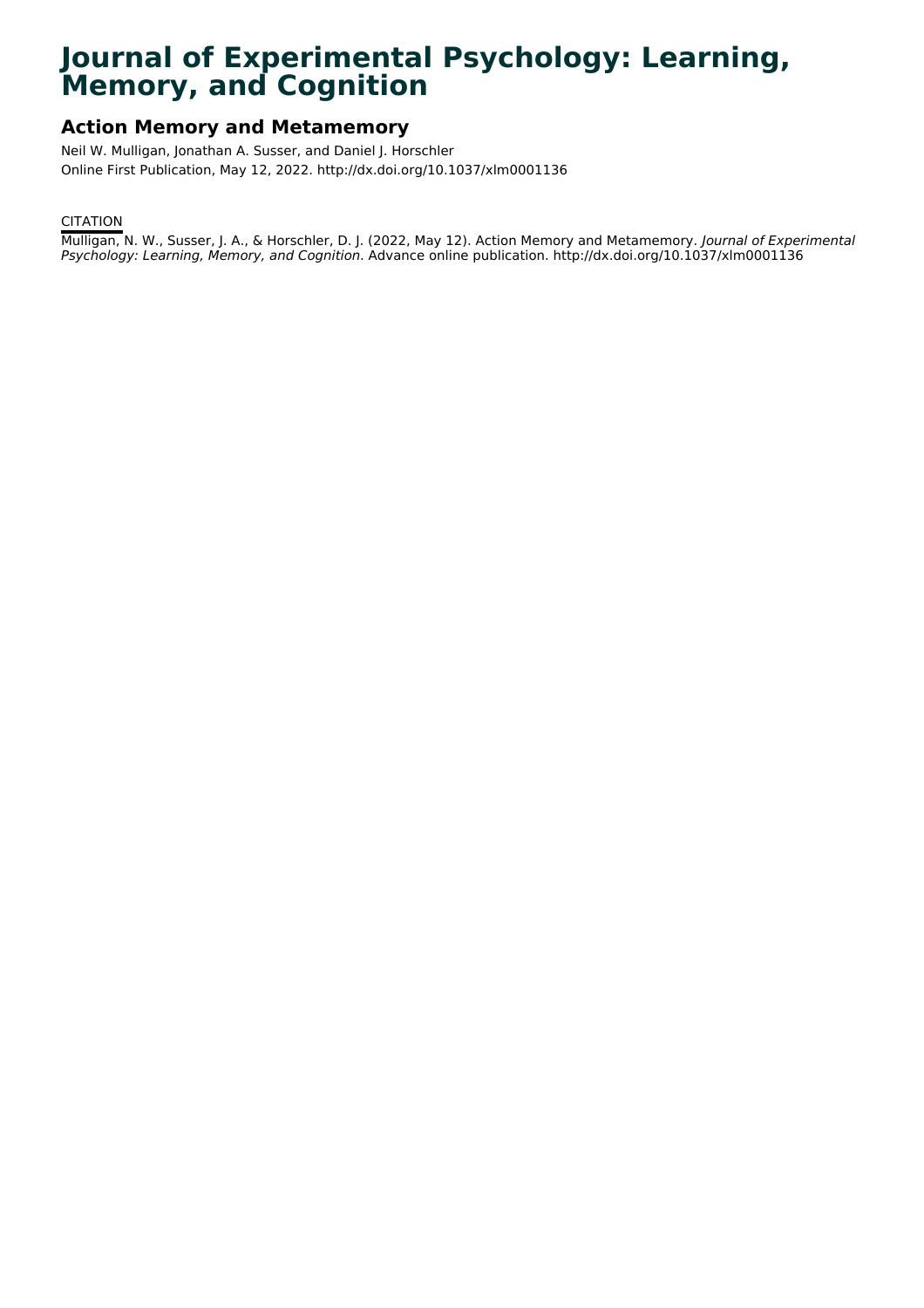© 2022 American Psychological Association

<https://doi.org/10.1037/xlm0001136>

# Action Memory and Metamemory

Neil W. Mulligan, Jonathan A. Susser, and Daniel J. Horschler Department of Psychology & Neuroscience, University of North Carolina at Chapel Hill

Actions can enhance memory, exemplified by the enactment effect. In a typical experiment, participants hear a series of simple action phrases (e.g., bounce the ball), which they either carry out (subject-performed tasks, or SPTs), watch the experimenter carry out (experimenter-performed tasks, EPTs), or simply listen to (verbal tasks, VTs). Later memory is usually better for SPTs than for either EPTs or VTs. Although research on action memory is extensive, research on action and metamemory is sparse and produces contradictory results. Furthermore, the metamemory literature has largely ignored the effects of action. Some theoretical perspectives argue that actions produce a particularly effective and automatic form of encoding, and that such nonstrategic encoding should produce inaccurate memory predictions. Other theories argue that action memory relies on executive control processes, suggesting that memory predictions for actions should be just as good (or better) than for control conditions. In Experiments 1a and 1b, participants predicted (with judgements-of-learning, JOLs) whether they would later remember SPTs and EPTs. Resolution (the correlation between JOLs and later recall) was greater for EPTs than SPTs, and not significantly different than zero in the latter case. Experiment 3 produced the same results with SPTs and VTs: resolution was greater for VTs and not significant for SPTs. The results are consistent with nonstrategic accounts of the enactment effect, and also highlight the importance of examining metamemory for actions given that actions can alter metamemory relative to verbal (VT) and other nonaction (EPT) conditions. In addition, the presence of JOLs attenuates the enactment effect, a reactive effect of JOLs similar to that found with other encoding effects.

Keywords: action memory, metamemory, the enactment effect, the SPT effect, JOL reactivity

The study of memory has traditionally been dominated by verbal materials, even though everyday memory often entails retrieval of actions we have taken or observed. To remedy this imbalance, researchers in the 1980s initiated studies of action memory (e.g., Cohen, 1981; Engelkamp & Krumnacker, 1980), a line of inquiry which has generally found that actions (and gestures) enhance memory (Engelkamp, 1998; Ianì & Bucciarelli, 2017; Mulligan, 2014). Perhaps the most heavily investigated phenomenon in this domain is the enactment effect. In a typical experiment, participants hear a series of simple action phrases (e.g., bounce the ball), which they either carry out (subject-performed tasks, or SPTs), watch the experimenter carry out (experimenter-performed tasks, EPTs), or simply listen to (verbal tasks, VTs). Memory is typically better for SPTs than either of the other two conditions—the enactment effect (also referred to as the SPT

Neil W. Mulligan **<https://orcid.org/0000-0002-8307-0594>** 

Daniel J. Horschler **b** <https://orcid.org/0000-0003-0440-8217>

Daniel J. Horschler is now at the Department of Psychology, Yale University.

effect)—indicating that carrying out the action enhanced memory (Engelkamp, 1998; Mulligan, 2014; Roediger & Zaromb, 2010).

A traditional and persisting view of the enactment effect is that carrying out an action elicits a particularly efficient and nonstrategic (or automatic) form of encoding (e.g., Wojcik et al., 2011), a view proposed early in its strongest form by Cohen (1981, 1983, 1985, 1989). The proposal that the enactment effect is driven by automatic forms of encoding was predicated on early results indicating that different populations (older vs. younger adults; children vs. adults; and mentally-retarded vs. control subjects) exhibited similar memory for SPTs but differed in memory for verbal materials (e.g., Bäckman & Nilsson, 1984; Cohen & Bean, 1983; Cohen & Stewart, 1982; Lind & Bowler, 2009). The usually worse memory in these populations (e.g., older adults; children; individuals with mental retardation) is often attributed to differential use of controlled, strategic encoding processes, making the equality in memory for SPTs consistent with the nonstrategic encoding thesis. Likewise, a number of studies indicated that, relative to verbal materials, SPTs are less affected by traditional encoding manipulations such as levels of processing, generation, and item elaboration (Cohen & Bryant, 1991; Helstrup, 1987; Nilsson & Cohen, 1988; Nilsson & Craik, 1990; Zimmer & Engelkamp, 1999). The notion is that the encoding of verbal material has room to improve when guided by better encoding strategies, but that actions by default produce robust encoding and so are not aided (at least as much) by strategies or controlled processes that can be fruitfully applied to verbal materials. Although some of these early results have been

Data and materials: [https://osf.io/zs8du/?view\\_only=cc96d316f9b64d1db](https://osf.io/zs8du/?view_only=cc96d316f9b64d1db7c1604305a012a1) [7c1604305a012a1](https://osf.io/zs8du/?view_only=cc96d316f9b64d1db7c1604305a012a1).

Correspondence concerning this article should be addressed to Neil W. Mulligan, Department of Psychology & Neuroscience, University of North Carolina at Chapel Hill, CB #3270, Chapel Hill, NC 27599-3270, United States. Email: [nmulligan@unc.edu](mailto:nmulligan@unc.edu)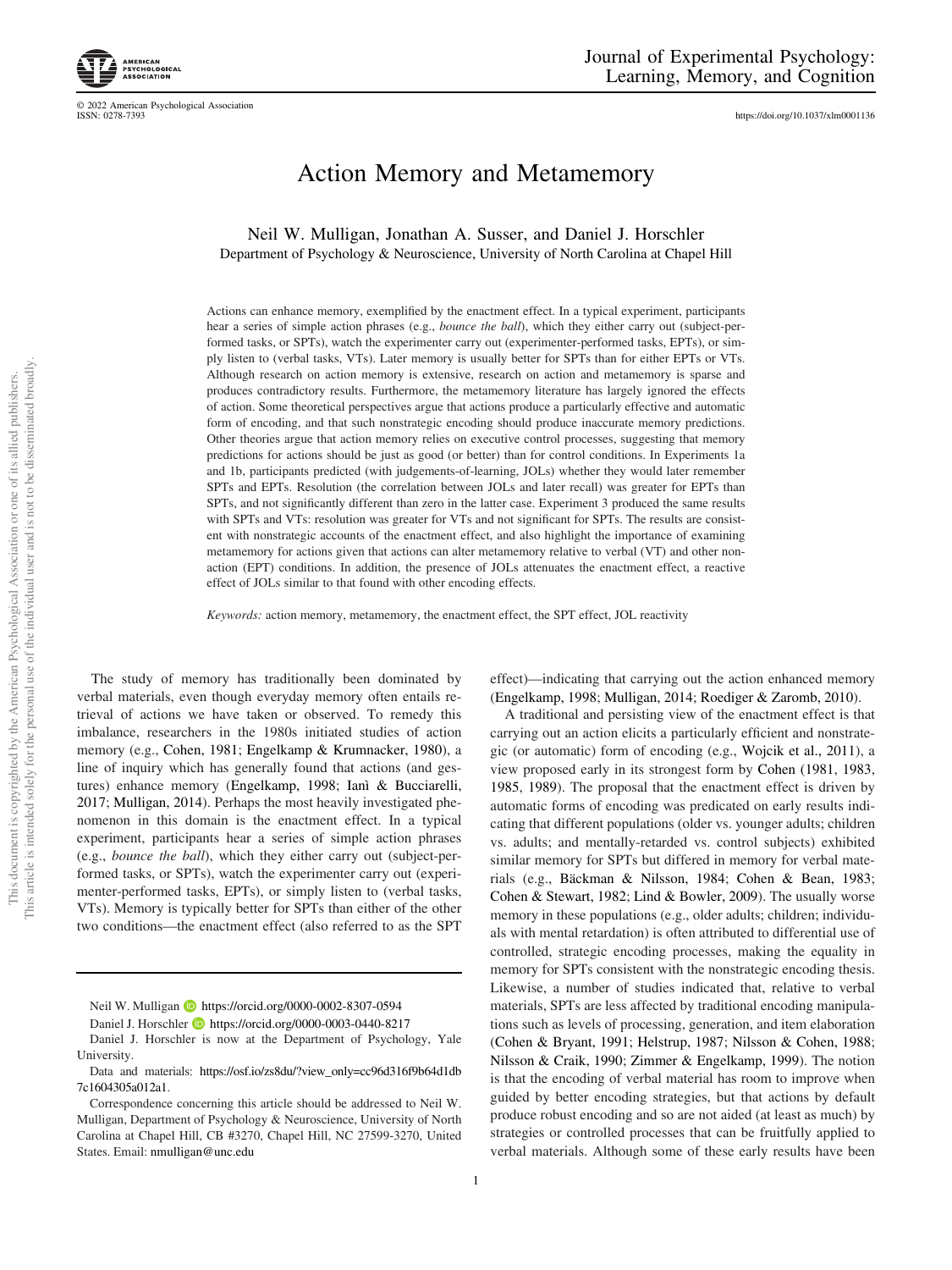reevaluated, as discussed next, the idea that actions are more automatically encoded has persisted and found support in recent research (e.g., Ianì & Bucciarelli, 2017; Sahakyan & Foster, 2009; Schatz et al., 2011; Wang et al., 2021; Wojcik et al., 2011; Zhang & Zuber, 2020).

Is action memory actually unique? With regard to memory performance, not in the strong sense envisioned by Cohen (1981, 1983), perhaps. Some of the early population dissociations have been reevaluated as in the case of aging, which initially appeared to show preserved memory for SPTs in older age (Bäckman & Nilsson, 1984), but with subsequent research, using refined methods and greater power, finding equivalent age effects for VTs and SPTs (Feyereisen, 2009; Rönnlund et al., 2003; see Foley & Ratner, 2001 for similar results with children). With regard to encoding factors, the results are mixed, with some encoding factors demonstrating differences between actions and verbal materials and others exhibiting similarity. For example, an early study indicated that memory for SPTs was less affected by presentation time than verbal materials (Cohen, 1985), interpreted as SPTs exhibiting little effect of controlled rehearsal processes. Later research using more appropriate control conditions found that increased presentation time enhanced later memory for SPTs, VTs, and EPTs to a similar extent (Peterson & Mulligan, 2015). In contrast, the primacy effect, typically attributed to controlled rehearsal processes, is often found to be robust with VTs and EPTs, but smaller (or nonexistent) with SPTs (e.g., Cohen, 1981; Schatz et al., 2011; Seiler & Engelkamp, 2003). Consistent with this are the encoding manipulations mentioned earlier (level of processing, generation, item elaboration) that have larger effects on verbal materials than on action memory. Finally, dividing attention during encoding is more disruptive to memory for EPTs and VTs than for SPTs (Bäckman et al., 1991, 1993; Wang et al., 2021; cf. Engelkamp & Zimmer, 1996). Thus, reviews of action memory (e.g., Mulligan, 2014; Roediger & Zaromb, 2010) conclude that, despite some similarities in memory for actions and other materials, memory for SPTs is less reliant on strategic and controlled rehearsal processes than is memory for VTs or EPTs.

With respect to metamemory, these issues are quite open. Despite substantial research and increasing clarity on the ways in which memory for performed actions is similar and dissimilar to memory for observed actions and verbal material, research on metamemory for actions is unclear and sparse. There is a vast amount of research on metamemory using a wide variety of verbal materials (word lists, word pairs, sentences, text, etc..) but only a few studies on action memory, and these studies have had little impact on the broader metamemory literature. Indeed, several major reviews of metamemory research do not mention action memory or the studies reviewed next. This is true of older reviews (Metcalfe & Shimamura, 1994; Nelson, 1990) as well as more recent treatments (Dunlosky & Tauber, 2016). This is a potentially important omission given claims that metamemory for actions differ from metamemory for verbal and other types of material.

Cohen (1983; Cohen et al., 1991) argued that because actions are substantially encoded nonstrategically, we have little insight into their variable encoding whereas verbal material, more subject to controlled and strategic rehearsal, give rise to at least some awareness of their differential memorability. Consequently, predictions about memorability for VTs (and EPTs) should be at least somewhat accurate whereas predictions for SPTs should exhibit less resolution. According to this view, metamemory for actions and verbal materials should produce important differences with regard to monitoring.

There have only been a handful of studies on metamemory for actions, most by Cohen (1983, 1988; Cohen & Bryant, 1991; Cohen et al., 1991), which indicate that participants have little ability to predict which SPTs will later be recalled but generally have at least some ability to predict later recall for verbal materials. However, this research was largely conducted prior to the development of current standards for evaluating metamemorial monitoring (e.g., judgments-of-learning [JOLs], resolution, calibration; Rhodes, 2016), and the methods used produce some limitations in interpreting the results. Furthermore, direct comparisons between the SPT and control conditions were not always reported.

In a typical study (Cohen, 1988; Experiment 1), one group of participants was presented with a list of individual words and another group was presented with a list of action phrases for enactment (the SPT condition). A prediction about memorability was made for each word or action on a 4-point scale: 1 (this word/task is too weak in my memory for me to recall it) to 4 (this word/task is strong enough in my memory so I will be able to recall it). A free recall test was then given for the words or actions. To assess the accuracy of the predictions (tantamount to a measure of relative accuracy, or resolution), the average rating for items recalled minus the average rating for items not recalled was computed for each participant; values greater than zero indicate at least some degree of resolution whereas values of zero (or lower) indicate no predictive accuracy. This number was significantly greater than zero for the word condition but not for the SPT conditions. However, this measure of resolution was not statistically compared between the word and SPT conditions, so it is unclear if resolution was significantly greater for words than actions. Cohen et al. (1991) likewise presented one group with a list of words and another with a list of SPTs, each followed by a memory prediction on the 4-point scale, and again, resolution was greater than 0 in the word condition but not in the SPT condition. But again, resolution was not statistically compared across the two conditions. Cohen & Bryant (1991) examined metamemory for SPTs from study trials with either short (5 s) or long duration (30 s), and found that neither duration produced significant resolution. However, this experiment did not have a verbal or EPT control condition for comparison.

Only one of Cohen's studies had a VT or EPT control condition, Experiment 2 of Cohen (1983). In this experiment, participants were presented with a study list of either auditory words, visual words, VTs, EPTs or SPTs, with each item followed by a recall/ no-recall prediction. To assess resolution, the proportion of items actually recalled was computed separately for the two prediction categories, and a ratio of the two values computed, such that values above 1 indicated greater recall for items predicted to be recalled. This proportion significantly varied across the list conditions, indicating that resolution varied with the materials. However, there were no direct statistical comparisons between list conditions. The numerical value of this measure was highest for the word lists, next for VTs, then EPTs, and lowest for SPTs, but the lack of statistical comparison and the proximity of the values for the VT, EPT, and SPT conditions renders the results inconclusive.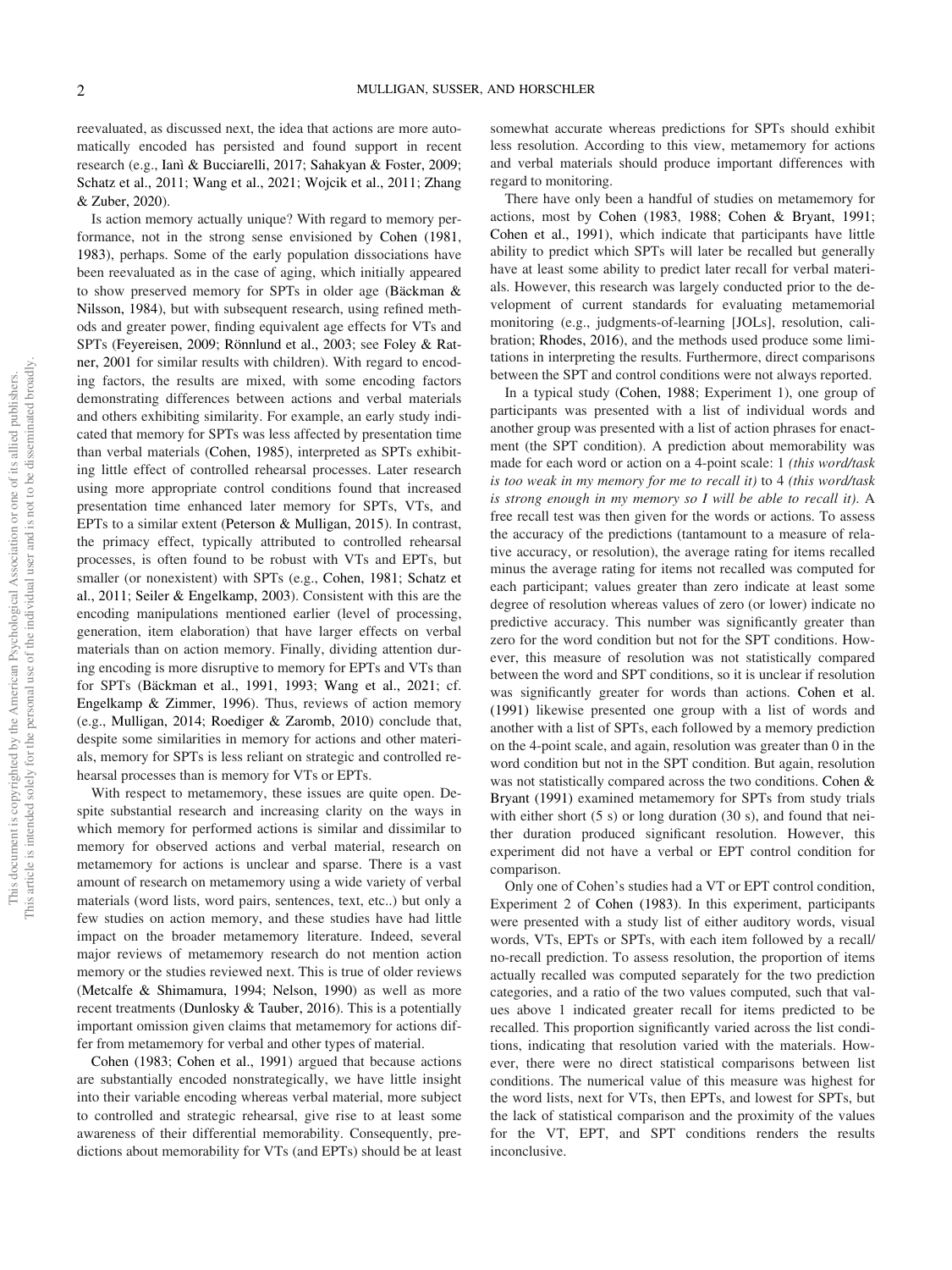One final study (McDonald-Miszczak et al., 1996) contrasted a VT and SPT condition with older and younger adults across three study-test blocks. In each block, the participants studied the same list of VT or SPT items, making a memory prediction (on a 7-point scale) after each item, followed by a free recall test. This experiment assessed resolution by computing the now commonly used gamma correlation between ratings and recall (e.g., Nelson, 1984), finding that the gamma correlation averaged over blocks did not significantly differ between the VT and SPT conditions, and was significantly above zero in both cases. Thus, in contrast to Cohen's results, the SPT condition produced significant resolution that did not differ from a verbal control condition.

The handful of studies on metamemory for actions produce conflicting implications, with the studies by Cohen suggesting that metamemory, particularly the accuracy of memory predictions, is particularly poor for actions, and the results of McDonald-Miszczak et al. (1996), suggesting that resolution might be equally good for actions and verbal materials. However, there are several limitations to these studies that render the question open. First is the issue of the best control condition. One of the Cohen studies (Cohen & Bryant, 1991) had no nonaction control condition. Two other Cohen studies (Cohen, 1988; Cohen et al., 1991) used lists of individual words as the comparison condition. This condition differs in several ways from the SPT condition in addition to the presence of actions: the nature of the list items (individual words vs. action phrases); the identity of the materials (the words in the word lists and the action phrases were not the same); the list lengths; and so forth Any of the differences could drive a difference in metamemory performance. A better control condition uses the same action phrases as the SPT condition—the traditional VT condition, as used in McDonald-Miszczak et al. (1996). An even better control condition uses the same action phrases and has the participant observe rather than carry out the action—the EPT condition. This control condition better isolates the action itself (that is the motoric component of enactment; Engelkamp, 1998). For example, for the action phrase bounce the ball, the VT condition controls for the verbal information experienced but the EPT condition also controls for nonaction perceptual information that is experienced in the SPT condition, such as the visual appearance of the object and its motion, and the sound of the ball as it bounces. This renders a better control for isolating the effects of enactment, per se. Only Cohen (1983; Experiment 2) included an EPT control condition, along with SPT, VT and word-list conditions, but did not report contrasts between individual conditions.

Second, all of the foregoing studies used between-subjects or pure-list designs, in which a study list was composed entirely of a single type of item (e.g., a pure list of SPT items, a pure list of VT items). This design contrasts with a mixed-list design in which the various item types are randomly intermixed in the study list. The enactment effect is one of several encoding effects that are moderated by the type of design, such that an enactment effect is typically found for mixed-list designs on a later free recall test whereas pure-list designs produce a reduced, null, or even negative enactment effect (e.g., Engelkamp & Dehn, 2000; Peterson & Mulligan, 2010, 2015; Steffens, 1999; Steffens et al., 2015; see McDaniel & Bugg, 2008; Mulligan & Lozito, 2004, for reviews). Consistent with this, Cohen (1983) found no difference in recall for SPTs and EPTs, and McDonald-Miszczak et al. (1996) likewise found no recall difference for SPTs and VTs. The pure-list design used in these prior studies may have minimized the usual enactment effect in memory. The current experiments use a mixed-list design with free recall as the memory test, to increase the likelihood that an enactment effect will be found in memory.<sup>1</sup>

Third, the McDonald-Miszczak et al. (1996) study used three study-test blocks to assess memory. In such a design, the JOLs made after the first block are typically influenced by the participant's memory for performance on the prior test (the memoryfor-prior-test [MPT] heuristic, Finn & Metcalfe, 2007, 2008). That is, after the first block, JOLs may be largely based on memory for prior test performance rather than on the ability of the subject to discern differences in ongoing encoding (or reencoding). This is problematic in the present case because the question of interest focuses on whether actions permit insight into differentially effective encoding. The introduction of nonencoding bases for JOLs reduces our ability to answer this question and might explain why McDonald-Miszczak et al. (1996) found no difference in resolution between their SPT and VT conditions: the two conditions might both be largely based on nonencoding factors (e.g., the MPT heuristic) especially on the later blocks.

Finally, the studies by Cohen and colleagues did not assess metamemory in ways that have since become standard, such as using 0–100 JOL predictions and measuring resolution with the gamma correlation between JOLs and recall performance, both of which would facilitate comparisons with research in the current metamemory literature. The use of the typical JOL measure would also provide the secondary benefit of permitting assessment of absolute accuracy, or calibration (the difference between predicted [JOLs] and actual memory performance).

#### The Current Experiments

The current study examines metamemorial monitoring by contrasting SPTs and EPTs (Experiments 1a, 1b, and 2), and SPTs and VTs (Experiment 3). The main issue relates to resolution—the extent to which JOLs are predictive of actual memory performance. The view of Cohen (1983, 1988, for example) was that actions produce a particularly efficient and nonstrategic form of encoding and thus provide little insight into the differentially effective encoding, but that other forms of information are more subject to strategic, controlled rehearsal processes that provide at least some insight into differential encoding. This view is echoed in more recent research, which emphasizes that nonstrategic encoding plays a greater role for actions than EPTs or VTs (e.g., Sahakyan & Foster, 2009; Schatz et al., 2011; Wang et al., 2021; Wojcik et al., 2011; Zhang & Zuber, 2020). Likewise, the motorencoding view of Engelkamp, Zimmer and colleagues argues for the relatively automatic and effective encoding of motor information, proposed as the basis of the enactment effect (e.g., Engelkamp, 1998; Seiler & Engelkamp, 2003; Zimmer & Engelkamp, 1999). These views imply that predictions about action memory should have less relation to actual memory than predictions for other materials.

 $<sup>1</sup>$  Although there is also the possibility that making memory predictions</sup> on an item-by-item basis may also reduce or eliminate the enactment effect, an issue discussed later.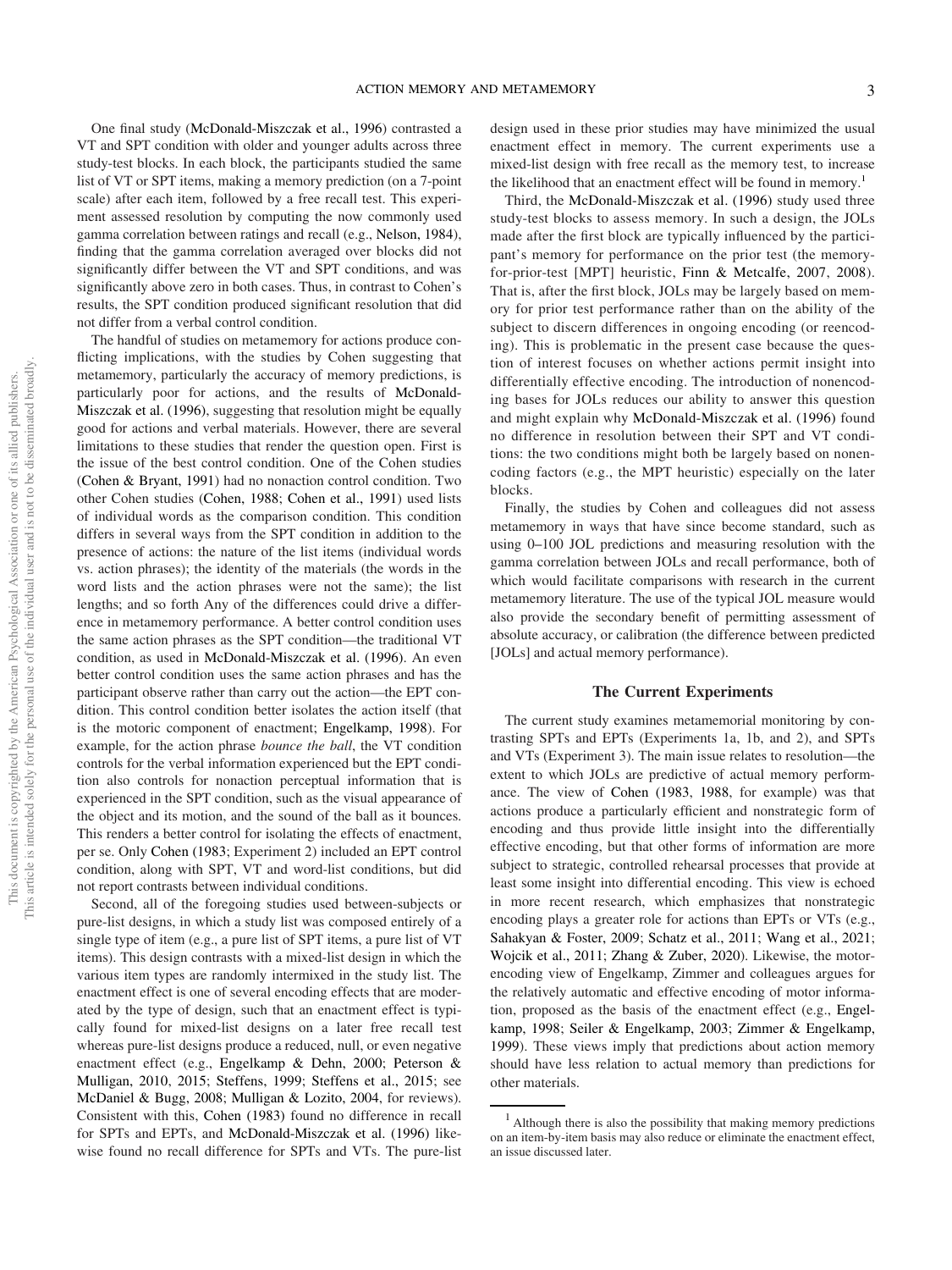Another view of the enactment effect is the episodic-integration account (Feyereisen, 2009; Hainselin et al., 2014; Kormi-Nouri, 1995; Kormi-Nouri & Nilsson, 2001), an account that disputes the centrality of motor information in the enactment effect. This account instead argues that the enactment effect is due to enhanced episodic binding among the various constituents of the enacted event, especially among the verbal-semantic attributes of the enacted phrase. This binding process has been characterized as an executive control process (e.g., De Lucia et al., 2019). Thus, in contrast to other theories about the enactment effect, the episodicintegration account attributes the enactment advantage to strategic, controlled processes, which in turn implies that the SPT condition should exhibit substantial resolution, at least as much resolution as control conditions (EPT or VT conditions) that engage the central (controlled) binding process either less effectively or to a lesser degree.

The primary focus is on resolution but as secondary matters, the experiments also allow the assessment of (a) average JOLs and (b) absolute accuracy, or calibration. Average JOLs determine the extent to which participants predict an enactment effect in memory. As for calibration, the current experiments determine if enactment enhances or detracts from this aspect of metamemorial accuracy. Calibration has not been clearly assessed in the prior research.

A final issue relates to the enactment effect in memory. All of the present experiments used a mixed-list design because pure-list designs (as used in the prior research) typically reduce or eliminate the enactment effect in free recall. A mixed-list design maximizes the opportunity to observe the enactment effect, and the current experiments are based on materials and procedures that have demonstrated higher recall for the SPT than EPT or VT conditions (Hornstein & Mulligan, 2004; Mulligan & Hornstein, 2003; Peterson & Mulligan, 2015). However, the presence of item-by-item JOLs complicates the straightforward prediction of an enactment effect because JOLs can influence memory performance (i.e., the reactivity of JOLs; Double et al., 2018). In particular, the presence of JOLs can sometimes reduce or eliminate otherwise robust memory effects. For example, the usual effect of perceptual interference on memory was eliminated when participants made item-byitem JOLs during encoding (Besken & Mulligan, 2013). The same result has been reported with the generation effect (Begg et al., 1991; Matvey et al., 2001). Similarly, JOLs attenuate, if not eliminate, the levels-of-processing effect (Tekin & Roediger, 2020). Of course, JOLs do not always reduce memory effects (e.g., relatedness effects in cued recall actually increase with JOLs; Janes et al., 2018). It is unknown if JOLs attenuate the enactment effect but if so, it may be necessary to perform a control experiment without JOLs to verify that the usual enactment effect occurs under the current conditions.

#### Experiments 1a and 1b

Experiment 1a began the investigation with a comparison of SPT and EPT conditions. Experiment 1b was conducted as an exact replication to assess the replicability of Experiment 1a and to clarify one aspect of the results of that experiment (see Footnote 3).

# Method

#### **Participants**

Thirty-two undergraduates from UNC at Chapel Hill participated in Experiment 1a in exchange for partial course credit in an introductory psychology course.2 A separate sample of 32 UNC undergraduates participated in Experiment 1b. Otherwise, the experiments were identical. All experiments received approval from the UNC IRB.

#### Design and Materials

Encoding condition (SPT vs. EPT) was manipulated within subjects. Thirty-six action phrases were drawn from those used in Peterson & Mulligan (2015) and Hornstein & Mulligan (2004). Each phrase had a unique verb and object that was not duplicated in any other action phrase. Four of the phrases served as primacy (two) and recency (two) buffers on the study lists and were not scored on the final test. The remaining 32 phrases were the critical items. These phrases were randomly divided into Sets A and B, and used to create two study lists, one in which Set A was assigned to the SPT condition and Set B to the EPT condition, and another list with the assignments reversed. The phrases from the two sets were randomly intermixed in the study lists subject to the constraint that no more than two items in the same condition appeared in sequence. The primacy and recency buffers consisted of one SPT and one EPT item each.

#### Procedure

At the beginning of the experiment, participants were informed that they would hear a list of action phrases, half of which they would perform and the other half they would see the experimenter perform. Participants were also informed that they would be asked to predict whether they would remember each action on the later test. The participant and the experimenter sat on opposite sides of a table facing each other. Part of the table was screened from the participant's view, behind which were the objects required for the actions. Each study trial consisted of the following. First, an action phrase was presented over computer speakers. Next, the experimenter removed the relevant object from behind one of the screens and placed it on the table. The experimenter then said either "Enact" or "Observe" depending on whether the item was in the SPT or EPT condition. For SPT trials, the participant carried out the action. For EPT trials, the participant watched as the experimenter carried out the action. Each study trial lasted 6 seconds, which pilot testing showed was sufficient time to carry out the actions. After the trial was complete, the experimenter placed the object back behind the screen, out of the participant's view. The participant then provided a JOL, indicating how confident he or she was about being able to recall the action phrase on the later test on a scale of 0 (Not confident at all) to 100 (Extremely

 $2$  Experiment 1a was conducted several years prior to submission of this article, before a priori power calculations were routinely reported. The sample size was chosen to be similar to sample sizes used in our previous experiments in which the SPT and EPT conditions were compared withinsubjects (Hornstein & Mulligan, 2004; Mulligan & Hornstein, 2003; Peterson & Mulligan, 2015). Post-hoc power computations were based on size of the enactment effect in these experiments, which averaged  $d_z = .73$ . The power to detect an enactment effect of this size is .99 for  $n = 32$ .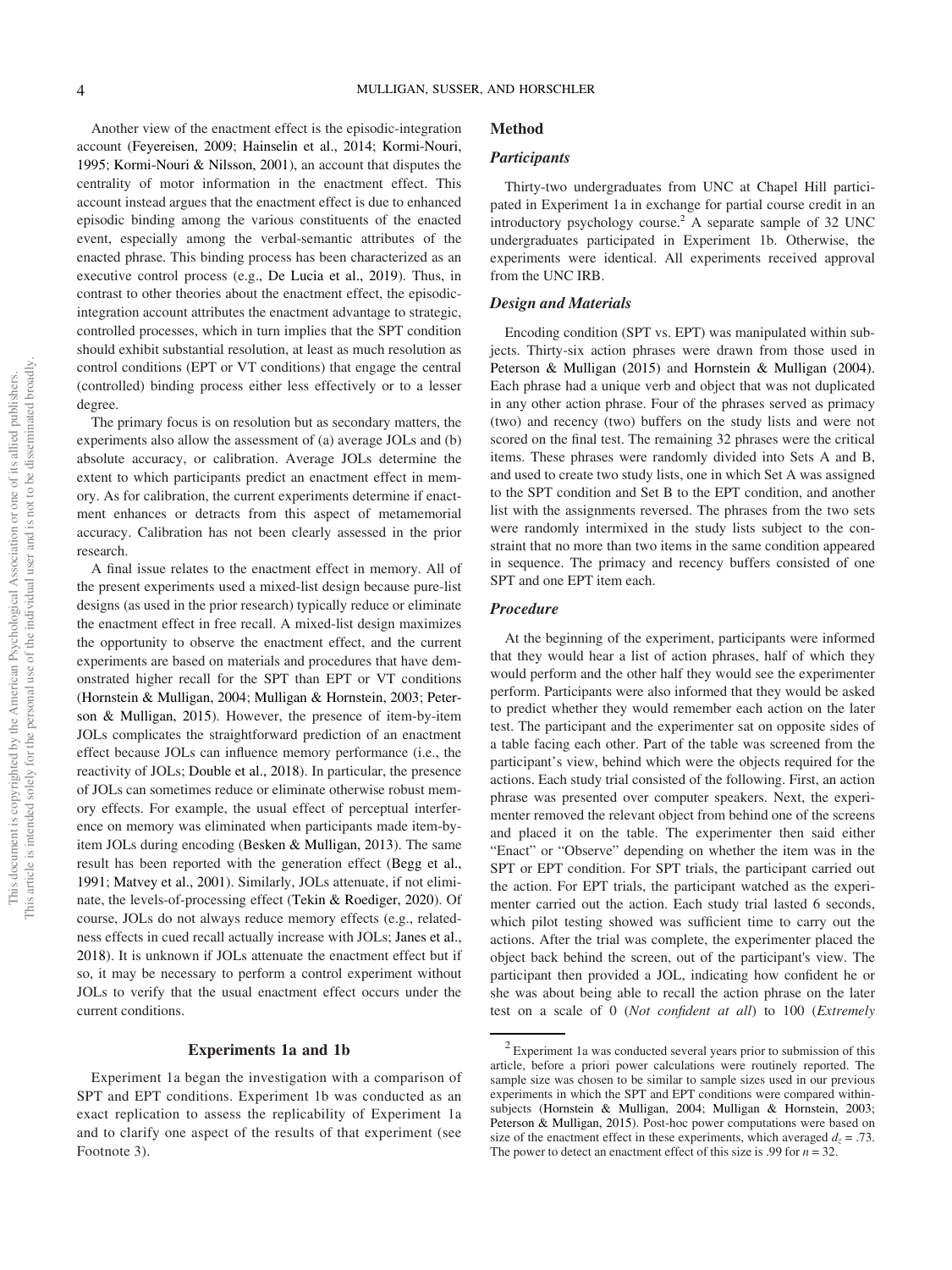confident). The participant spoke the rating aloud and the experimenter entered it into the computer. The JOL rating was selfpaced.

After the study phase, the participant was given a 3-minute distractor task consisting of arithmetic problems. Following this, the recall test was administered. The participant was given a blank sheet of paper and asked to write down as many of the action phrases as could be recalled. The participant was asked to try to recall the entire action phrase when possible but to recall any parts of the phrase if it could not be recalled in its entirety. The test lasted 5 minutes.

The data and materials for all experiments are available here: [https://](https://osf.io/zs8du/?view_only=cc96d316f9b64d1db7c1604305a012a1) [osf.io/zs8du/?view\\_only=cc96d316f9b64d1db7c1604305a012a1.](https://osf.io/zs8du/?view_only=cc96d316f9b64d1db7c1604305a012a1)

#### Results

# JOLs and Recall Performance

The results from both experiments are presented in Table 1. During the study phase, JOLs for SPTs were significantly greater than those for EPTs in both Experiment 1a,  $t(31) = 3.69$ ,  $p = .001$ ,  $d_Z$  = .65, and Experiment 1b,  $t(31)$  = 3.05,  $p$  = .005,  $d_Z$  = .54. Performance on the recall test was measured in two ways, according to both a lenient and strict criterion. For the lenient scoring, the item was scored as correct if either the action or the object of the action phrase was recalled. For the strict scoring, both the action and the object of the action phrase needed to be recalled together. The final score was computed as the percent of SPT or EPT items recalled. The lenient and strict scoring produced the same results (in this and the following experiments) with one exception noted below. Consequently, only the strict results are reported. The recall scores did not significantly differ between SPTs and EPTs for either Experiment 1a,  $t(31) = 1.23$ ,  $p = .23$ , or Experiment 1b,  $t(31) = .87$ ,  $p = .39$ . Thus, no significant enactment effect was found in recall.

#### Resolution

To assess the relationship between JOLs and recall, gamma correlations were computed for each subject separately for SPTs and EPTs. Gamma cannot be computed if either the JOLs or the recall status is the same for all items in a condition. In Experiment 1a, 31 participants had a valid gammas for the SPT condition, 31 for the EPT condition, and 30 subjects had a valid gamma for both. In Experiment 1b, 31 subjects had a valid gammas for the SPT condition, 32 for the EPT condition, and 31 subjects had a valid gamma for both. Thus, the *dfs* vary slightly in the subsequent analyses.

| Table 1                                      |  |  |
|----------------------------------------------|--|--|
| Results of Experiments 1a and 1b: Means (SD) |  |  |

|                      |                            | Experiment 1a            |                          | Experiment 1b           |  |  |
|----------------------|----------------------------|--------------------------|--------------------------|-------------------------|--|--|
| Measure              | <b>SPT</b>                 | <b>EPT</b>               | <b>SPT</b>               | <b>EPT</b>              |  |  |
| <b>JOL</b>           | 79.7 (16.0)                | 76.4 (18.6)              | 75.3(20.7)               | 70.3(20.1)              |  |  |
| Recall               | 32.0(11.7)                 | 30.7(14.0)               | 37.5(11.4)               | 35.2(13.2)              |  |  |
| Gamma<br>Calibration | $-.07(0.48)$<br>47.6(20.6) | .20(0.53)<br>45.8 (24.2) | .02(0.50)<br>37.8 (23.2) | .26(0.45)<br>35.2(24.1) |  |  |

*Note.* JOL = judgment of learning;  $SPT$  = subject-performed task; EPT = experimenter-performed task.

The gamma correlations were significantly larger for EPTs than SPTs for both Experiment 1a,  $t(29) = 2.75$ ,  $p = .010$ ,  $d_Z =$ .50, and for Experiment 1b,  $t(30) = 2.13$ ,  $p = .041$ ,  $d_Z = .38$ <sup>3</sup> In addition, gamma correlations were significantly greater than zero for EPTs (Experiment 1a:  $t(30) = 2.22$ ,  $p = .034$ ,  $d_Z = .40$ ; Experiment 1b:  $t(31) = 3.45$ ,  $p = .002$ ,  $d_Z = .61$ ) but not for SPTs, (Experiment 1a:  $t(30) = -.80$ ,  $p = .43$ ; Experiment 1b:  $t(30) = .17, p = .87$ .

# **Calibration**

To assess calibration, the difference between the average JOL and proportion recalled was computed separately for the SPT and EPT condition for each participant. Scores nearer zero indicate better calibration. For the strict scoring, calibration was not significantly different for the SPT and EPT conditions in Experiment 1a,  $t(31) = .14$ ,  $p = .89$ , or in Experiment 1b,  $t(31) = .90$ ,  $p = .37$ . Participants were markedly overconfident (calibration scores were substantially positive) but the encoding conditions did not differ in calibration.<sup>4</sup>

#### Combined Analysis of Experiments 1a and 1b

For more powerful analyses, the data from Experiments 1a and 1b were combined and reanalyzed with experiment as a factor. For recall, the SPT and EPT conditions did not significantly differ, F  $(1, 62) = .86$ ,  $p = .34$ . The gamma correlations were significantly greater in the EPT than SPT condition,  $F(1, 59) = 8.15$ ,  $MS_e$  = .140,  $p = .006$ ,  $\eta_p^2 = .164$ . For all analyses, there was no indication of an interaction between encoding condition and experiment (all  $Fs < 1$ ).

# **Discussion**

The primary results focus on resolution. Gamma correlations were higher for EPTs than SPTs, and gamma correlations were significantly greater than zero for EPTs but not for SPTs. This was found in Experiment 1a and in the replication Experiment 1b. Furthermore, in the combined analysis, this consistency was demonstrated by the lack of interaction with experiment—indicating that the results were qualitatively and quantitatively replicated.

Next are two issues of secondary importance. First, participants' average JOLs indicate an expectation that SPTs would be more memorable than EPTs. This extends the results of McDonald-Miszczak et al. (1996) who found higher JOLs for SPTs than VTs. This also appears consist with the results of Cohen's (1983) prediction ratings, which appear somewhat higher for SPTs than EPTs or VTs, although no statistical comparisons were reported. Ironically, in the present case as in both of these prior studies, the enactment effect was not actually observed on the recall test. This

 $3$  The one difference between the lenient and strict recall scores occurred for the gamma correlations in Experiment 1a. When gamma was computed between JOLs and the lenient scores, the correlations were not significantly greater for EPTs ( $M = 0.18$ ,  $SD = 0.43$ ) than SPTs ( $M = 0.03$ ,  $SD = 0.42$ ), t  $(29) = 1.43$ ,  $p = .16$ . For Experiment 1b, however, gammas with the lenient scores were significantly greater for EPTs  $(M = 0.20, SD = 0.46)$  than SPTs  $(M = -0.04, SD = 0.33)$ ,  $t(30) = 2.72$ ,  $p = .011$ ,  $d_Z = .49$ , consistent with the gammas for strict scores.

 $4$ <sup>4</sup> The lenient recall scores are necessarily higher than the strict scores, but relative to these scores, participants' JOLs were likewise substantially overconfident (in this and the subsequent Experiment 3).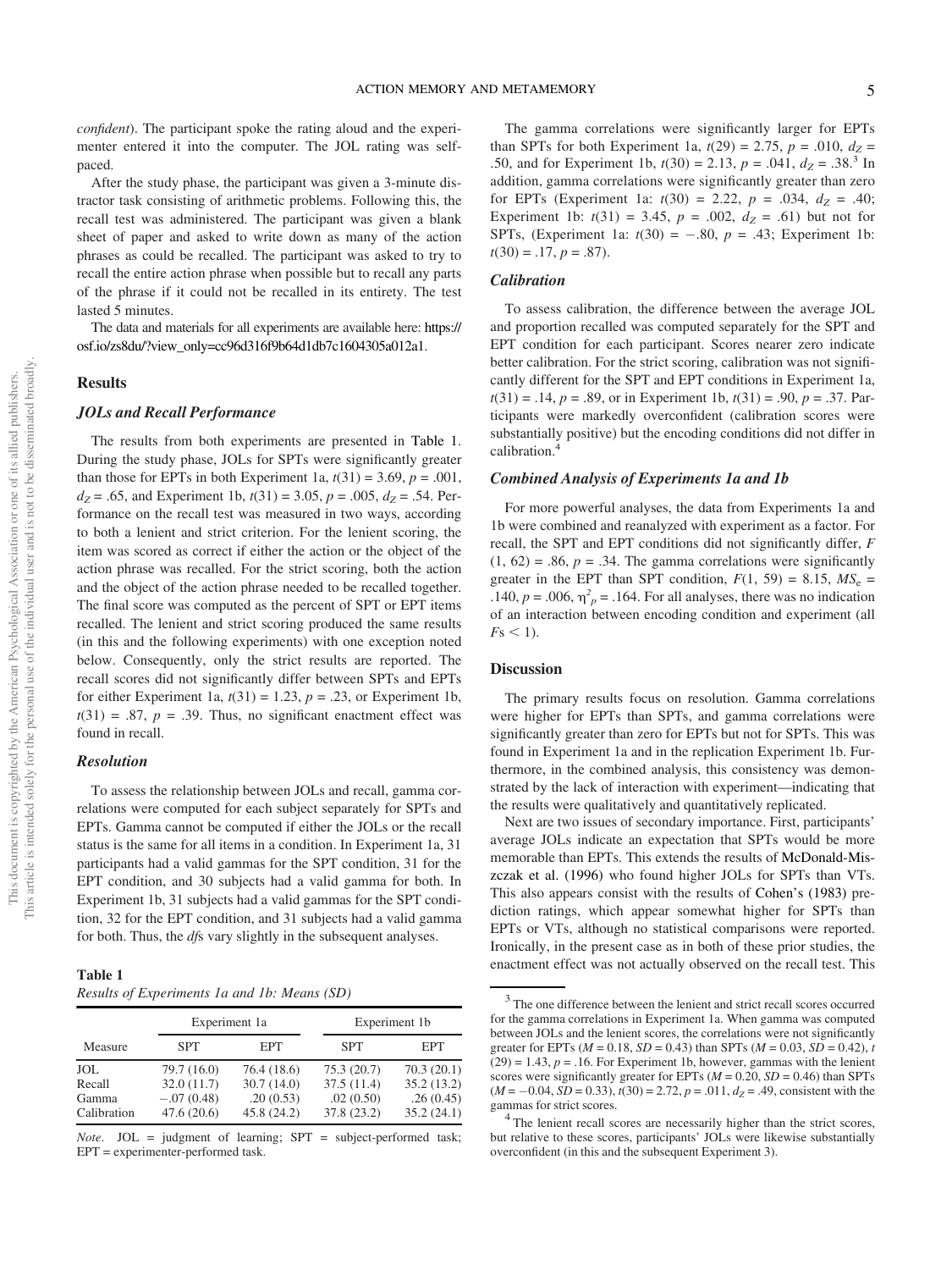may mean that the JOL ratings were (at least partly) based on a general belief about the efficacy of enactment encoding rather than an accurate projection about the actual subsequent memory performance under the current conditions. Second, calibration was equal across conditions, showing that absolute accuracy of JOLs was similar for SPTs and EPTs.

Finally, the recall scores did not exhibit an enactment effect. At the outset, it was clear that the use of a mixed-list design should make the enactment effect more likely but that the addition of item-by-item JOLs had the possibility of attenuating the effect, as has been found with other encoding effects (Begg et al., 1991; Besken & Mulligan, 2013; Matvey et al., 2001; Tekin & Roediger, 2020). In the present case, the use of JOLs may have rendered the usual enactment effect nonsignificant. In order to determine if this is actually the case, Experiment 2 repeated the current experiment without JOLs to verify that the enactment effect would otherwise occur under the present conditions.

# Experiment 2

#### Method

#### **Participants**

Twenty-two undergraduates from UNC at Chapel Hill participated in exchange for partial course credit in an introductory psychology course. A power analysis was based on our previous experiments comparing SPT and EPT conditions within-subjects (Hornstein & Mulligan, 2004; Mulligan & Hornstein, 2003; Peterson & Mulligan, 2015), which yielded an average enactment effect on recall of  $d_z = .73$ . The sample size required to detect this effect with power of .90 ( $\alpha$  = .05, two-tailed) is 22.

#### Design, Materials, and Procedure

Experiment 2 was identical to Experiments 1a and 1b with the exception that the JOLs were removed from the study trials.

# Results and Discussion

As expected, the enactment effect was found: recall was significantly greater for SPTs ( $M = 46.0$ ,  $SD = 19.7$ ) than EPTs ( $M =$ 31.8,  $SD = 20.8$ ),  $t(21) = 2.70$ ,  $p = .013$ ,  $d_Z = .58$ .

A cross-experiment comparison shows that the significant enactment effect in Experiment 2 is indeed significantly larger than the nonsignificant effect in the prior experiments. The recall data from Experiments 1a and 1b were combined and compared to the recall data from Experiment 2. The analysis revealed a significant interaction between encoding condition and experiment (1a and 1b vs. 2),  $F(1, 84) = 7.32$ ,  $MS_e = .017$ ,  $p = .008$ ,  $\eta_p^2 = .080$ . The interaction indicates that the enactment effect is significantly larger in Experiment 2 than in the combined data from Experiments 1a and 1b, consistent with the notion that the item-by-item JOLs attenuated (and largely eliminated) an otherwise robust enactment effect.

The results are clear: when the item-by-item JOLs were removed, a robust enactment effect emerged in the recall test. This indicates that the typical enactment advantage is found with the present materials and procedures, and that the presence of JOLs in Experiments 1a and 1b dampened the effect. JOLs have been shown in past research to attenuate otherwise robust encoding effects. It appears that the enactment effect (at least as measured by the SPT–EPT difference) can likewise be reduced by JOLs.

## Experiment 3

SPTs produce worse resolution than EPTs, implying that actions impair the relative accuracy of metacognition. Experiment 3 compares SPTs with VTs to further examine this issue. Although there are good arguments that EPTs are the better control condition for examining the effects of enactment on memory (and metamemory; e.g., Engelkamp, 1998), there are several reasons for extending the analysis to the VT control condition. First, numerous studies of action memory make use of VTs as the control condition (e.g., Ma et al., 2021; McDonald-Miszczak et al., 1996; Sahakyan & Foster, 2009; Smith et al., 2010; Zhang & Wang, 2020; Zhang & Zuber, 2020; Zimmer & Engelkamp, 1999). To increase the applicability of the current analysis to the broader literature on the enactment effect, it is important to contrast SPTs with both of the commonly used control conditions. Second, using a VT control condition more directly gets at Cohen's original claims that metamemory for actions differs from metamemory for verbal materials. Third, the experiment provides an additional opportunity to see if the poor resolution of SPTs replicates. Finally, the issue of JOL reactance may be less critical with VTs as the control condition because the SPT–VT difference in memory is more robust and consistent than the SPT–EPT difference (e.g., De Lucia et al., 2019; Feyereisen, 2009). Thus, even if JOLs dampen the enactment effect, it is possible that the SPT-VT difference would still be detectable.

# Method

# **Participants**

Sixty undergraduates from UNC at Chapel Hill participated in exchange for course credit. The effect size of enactment on resolution in Experiments 1a and 1b averaged  $d_z = .43$ . The sample size required to detect this effect with power of .90 ( $\alpha = .05$ , twotailed) is 59, increased to 60 to satisfy counterbalancing requirements.

#### Design, Materials, and Procedure

Encoding condition (SPT vs. VT) was manipulated within subjects. The materials and procedure were the same as Experiments 1a and 1b with the exception that the EPT study trials were replaced with VT trials in which the participant heard the action phrase but did not see the experimenter carry out the action. Before the study phase, participants were informed that they would hear action phrases and that in some cases they would be asked to enact the phrase and in other cases to listen to the phrase without enacting. The SPT trials proceeded as in Experiments 1a and 1b. The VT trials started with the presentation of the action phrase over the computer's speakers. Next, the experimenter retrieved the relevant object from behind the screen and placed it on the table. The experimenter then instructed the participant that this was a Listen trial. Participants then had 6 seconds to encode the phrase in the presence of the object. Next, the experimenter placed the object back behind the screen, out of the participant's view. The participant then gave a JOL, and the next trial began.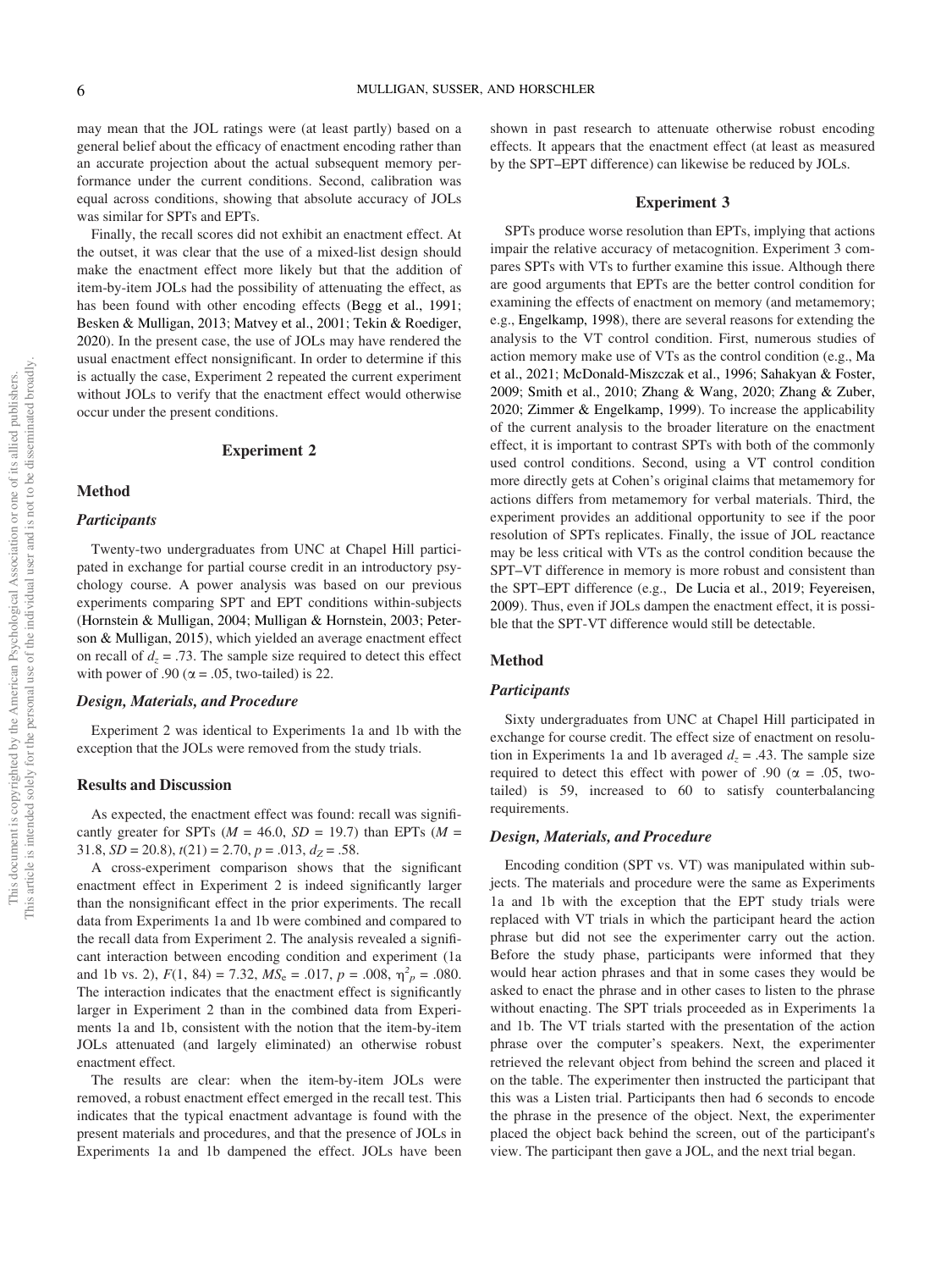# JOLs and Recall Performance

The results are in [Table 2.](#page-7-0) During the study phase, JOLs for SPTs were significantly greater than those for VTs,  $t(59) = 5.25$ ,  $p < .001$ ,  $d_Z = .68$ . Recall was also greater for SPTs than VTs,  $t(59) = 4.48$ ,  $p < 001$ ,  $d_Z = .58$ , demonstrating the enactment effect (as measured by the SPT–VT difference).

#### Resolution

The gamma correlation could not be computed for one participant in the VT condition. The gamma correlations were significantly greater for VTs than SPTs,  $t(58) = 3.01$ ,  $p = .004$ ,  $d_Z = .39$ , and were significantly greater than zero in the VT condition  $t(58) = 4.55$ ,  $p <$ .001,  $d_Z$  = .59, but not in the SPT condition,  $t(59)$  = .26,  $p = .80$ .

# **Calibration**

Calibration scores were computed separately for the SPT and VT condition for each participant. Calibration was not significantly different in the SPT and VT conditions,  $t(59) = 1.61$ ,  $p =$ .11. As in the Experiments 1a and 1b, participants were substantially overconfident but the encoding conditions did not significantly differ in calibration.

#### **Discussion**

The most important result is that resolution is greater for VTs than SPTs, consistent with the results contrasting SPTs and EPTs. Regardless of whether the control condition is VT or EPT, actions appear to disrupt resolution. And like Experiments 1a and 1b, there is no evidence of above-chance resolution for SPTs, further indicating that enactment eliminates the (limited) metacognitive insight participants otherwise might have into the encoding of the action phrases.

In contrast, an important difference with Experiments 1a and 1b is that a significant enactment effect was found in recall. The enactment effect is often larger and more consistent when VTs are the control condition (e.g., De Lucia et al., 2019; Feyereisen, 2009). So it may be the case that the more robust SPT–VT difference is still detectable even when item-by-item JOLs are used whereas the SPT–EPT difference may be more vulnerable to this attenuation. Another possibility is that the SPT–VT difference is simply unaffected by the presence of JOLs during encoding. A direct comparison of the effect with and without JOLs would be necessary to determine which is the case. For present purposes, however, this is secondary; primary is the simple finding of the SPT–VT difference in recall, which demonstrates that the effect

<span id="page-7-0"></span>

| Table 2                             |  |  |
|-------------------------------------|--|--|
| Results of Experiment 3: Means (SD) |  |  |

| Measure     | <b>SPT</b>   | VT         |
|-------------|--------------|------------|
| JOL         | 73.3 (18.8)  | 67.1(19.5) |
| Recall      | 41.5(13.6)   | 31.8(11.7) |
| Gamma       | $-.01(0.43)$ | .22(0.46)  |
| Calibration | 31.7(21.9)   | 35.3(21.1) |

*Note.*  $JOL = judgment of learning; SPT = subject-performed task; VT =$ verbal task.

can be found with the current methods, and precludes any necessity of demonstrating the effect in an experiment without JOLs.

With regard to average JOLs and calibration, the results are consistent with Experiments 1a and 1b. The average JOLs show that participants expect to remember SPTs better than VTs, just as they expected better recall of SPTs than EPTs. The calibration results are likewise consistent. Participants generate the same overconfidence as in the earlier experiments, and this overconfidence is similar for SPTs and VTs.

#### General Discussion

The present experiments contrasted SPTs with EPTs and VTs to determine if action affects metamemory. Some conceptions of the enactment effect have implications for metamemory, which have not been adequately investigated, and research on metamemory has largely ignored action memory. The primary results show that SPTs produce worse resolution than EPTs and VTs, with gamma correlations that are insignificant in the former condition. This indicates that participants have little insight into the quality of memory encoding for actions whereas they have at least some insight into encoding for comparable verbal and observed events. Despite the difference in relative accuracy, the degree of absolute accuracy (calibration) is roughly equivalent for SPTs and EPTs, and for SPTs and VTs. Finally, the average JOL was consistently higher for SPTs than for EPTs or VTs.

In early studies of action memory, Cohen (1983, 1989; Cohen et al., 1991) proposed that action encoding is relatively nonstrategic or automatic, a view echoed in recent research (e.g., Ianì & Bucciarelli, 2017; Sahakyan & Foster, 2009; Schatz et al., 2011; Wang et al., 2021; Wojcik et al., 2011; Zhang & Zuber, 2020). This view implies that we should have less insight into the quality of encoding for SPTs compared to VTs and EPTs, which are more subject to controlled and strategic encoding processes. The motoric view of Engelkamp and colleagues (e.g., Engelkamp, 1998; Seiler & Engelkamp, 2003) likewise implies that the operative motoric representations are a relatively automatic consequence of enactment, and thus dovetails with broader nonstrategic accounts of the enactment effect. The primary results of the current experiments are consistent with this view: participants had no measurable ability to predict which SPTs will be recalled, and had higher (if still modest) ability to predict recall of EPTs and VTs.

In contrast, the current results appear inconsistent with the episodic-integration account (Feyereisen, 2009; Kormi-Nouri, 1995; Kormi-Nouri & Nilsson, 2001), which argues that the enactment effect results from enhanced episodic binding among the constituents of the enacted event, especially among the verbal-semantic attributes of the enacted phrase. The locus of the enactment advantage in such executive control processes (e.g., De Lucia et al., 2019) should render the encoding open to metacognitive insight and, at least to some degree, predictive accuracy. If the SPT condition heightens the involvement of an executive control process, then enactment should offer the same or higher degree of monitoring ability as the EPT or VT conditions that engage these control processes less effectively or fully. The current results are contrary to this view—there is no evidence that SPTs produce equivalent or higher levels of resolution compared to EPTs and VTs.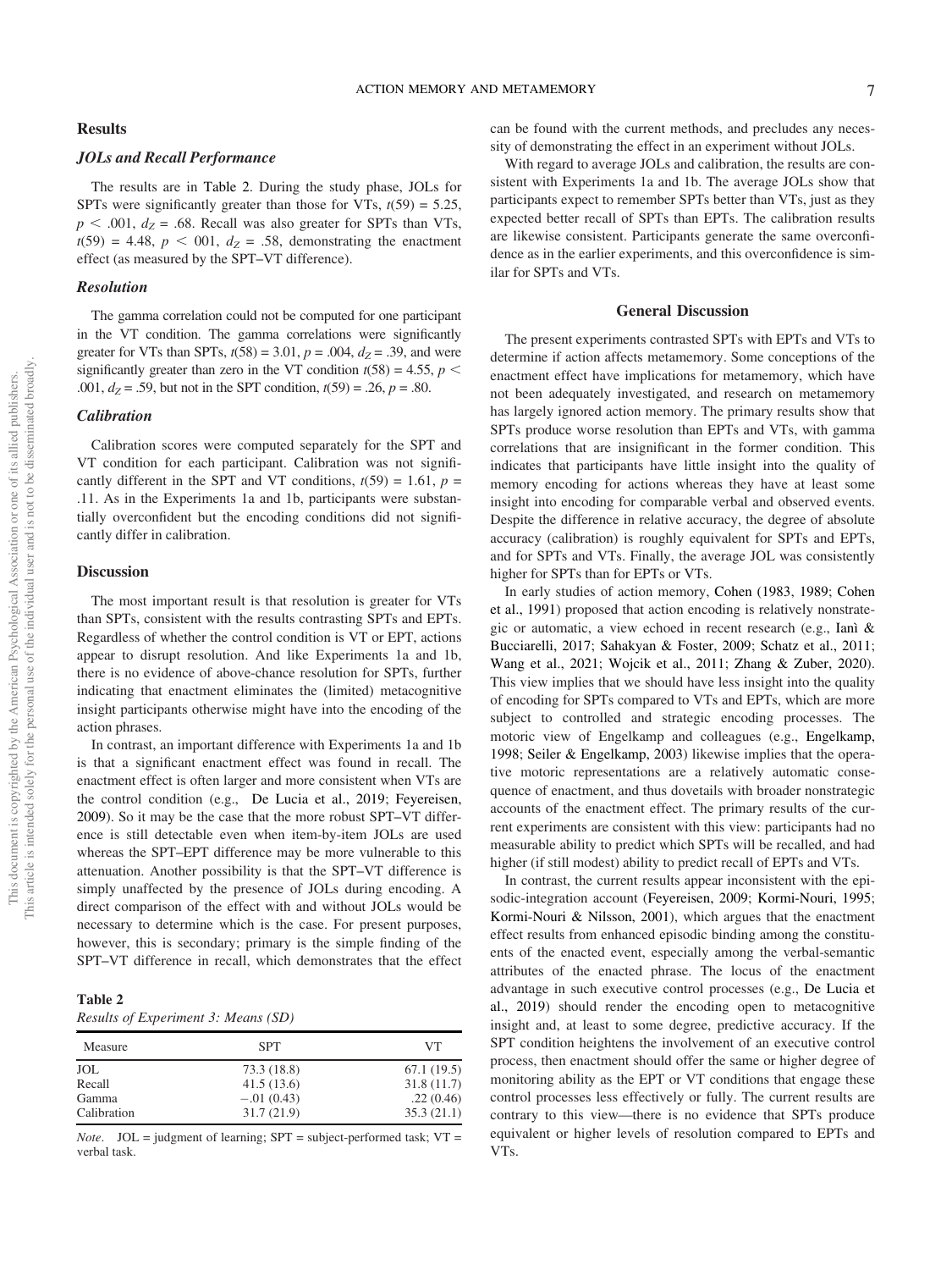It might be asked whether the results compel the conclusion that SPT encoding is relatively nonstrategic (relative, that is, to VT and EPT encoding). Not in the sense that all possible contrary accounts have been ruled out, only in the limited sense that of the extant accounts of the enactment effect, the nonstrategic view fits the results and the episodic-integration account appears not to. A successful alternative to the nonstrategic view would have to propose that the enactment effect is due to greater strategic encoding of SPTs, and then account for why participants neglect this information when making JOLs for SPTs but not when making JOLs for VTs or EPTs. To our knowledge, no account with these characteristics has been proposed.

We have assessed the prediction first articulated by Cohen (1983; Cohen et al., 1991) that action-based encoding produces limited insight into the memorability of the event whereas the other types of encoding produce greater, if still limited, insight. This prediction predated much of the current research on metamemorial monitoring, focusing primarily on the use of JOLs (Rhodes, 2016). Furthermore, this prediction makes assumptions about the nature of memory predictions that are important to assess. In particular, the view articulated by Cohen assumes that memory predictions are sensitive to variation in controlled, strategic rehearsal processes, and that an encoding condition dominated by nonstrategic processing will be missing this basis of accurate prediction. At the outset, it should be noted that this is a reasonable assumption under the traditional view that we have awareness of and control over strategic processes, which should provide at least some insight into their effectiveness, whereas nonstrategic processes are not subject (or less subject) to awareness and control, and variation thereof gives rise to limited insight.

Despite the plausibility of this assumption, is it supported by research on JOLs? Of course, current research on metamemory has often shown that JOLs are affected by sources of information (cues) that are not related to actual memory performance. For example, various manipulations of fluent processing impact JOLs but have no (or opposite) effects on actual memory performance (e.g., Benjamin et al., 1998; Besken & Mulligan, 2013; Susser & Mulligan, 2015). But JOLs are also affected by information that is diagnostic of later recall, such as relatedness in paired-associative learning (e.g., see Rhodes, 2016; for review). Most relevant for current purposes is evidence that controlled and strategic encoding processes contribute to JOLs and enhance their accuracy (i.e., resolution). For example, Hertzog et al. (2010) showed that JOLs are sensitive to relatedness and also to strategy use such that more effective strategy use led to both higher JOLs and higher subsequent recall, resulting in enhanced resolution. Bröder and Undorf (2019) likewise found that encoding strategies can impact JOLs and recall. Friedman and Castel (2011) examined JOLs for Remember (R) and Forget (F) items in item-method directed forgetting. The usual interpretation of item-method directed forgetting is that people choose to rehearse R items and not F items, producing an R advantage in later recall that is driven by controlled, strategic encoding processes (e.g., Sahakyan & Foster, 2009). In Friedman and Castel's (2011) study, JOLs were higher for R than F items, indicating that participants were aware of the difference in controlled rehearsal and used it to make JOLs. The same results were obtained when a recall-value manipulation was used in which some items were assigned positive values during encoding (e.g.,  $+5$ , indicating that these items should be recalled later) or negative values (e.g.,  $-5$ , indicating that these items should not be recalled later, and should instead be forgotten). In addition, resolution was generally greater than zero for R (or positive value) items but not for F (or negative value) items. This is consistent with the notion that F items are not rehearsed (in the controlled sense), so variation in the effectiveness of their encoding is difficult to track, but R items are subject to controlled rehearsal, so variation in their encoding has at least some impact on JOLs and resolution (see Ariel & Dunlosky, 2011, for related evidence).

In sum, the hypothesis tested in the present experiments relies on the assumption that controlled, strategic rehearsal has at least some impact on JOLs and contributes to resolution, an assumption that is theoretically reasonable and appears supported by metamemory research. Of course, even in the EPT and VT conditions, the gamma correlations were still quite modest, indicating that JOLs were mostly driven by cues that are not diagnostic of recall and only modestly reflect diagnostic factors. While in the SPT condition, the JOLs appear wholly dominated by nondiagnostic information.

In the current experiments, SPTs produced little resolution. However, consideration of metamemory research indicates that there may be circumstances under which SPTs will show significant, and perhaps substantial resolution, particularly if additional, nonencoding information is brought to bear on JOLs. When participants experience multiple study-test blocks with the same material, resolution typically improves over blocks (Rhodes, 2016). This is likely because on later study phases, participants may think back about what was recalled earlier, giving higher JOLs to information that was previously recalled and lower JOLs for items that were not recalled—the MPT heuristic (Finn & Metcalfe, 2007, 2008). Over multiple blocks, new information about recall performance can be brought to bear in later study phases that was not available during the initial phase—that is, a new source of nonencoding information can now impact JOLs. Presumably, memory for prior recall could impact JOLs for SPTs as well as for other forms of information. If so, then resolution should increase across blocks for SPTs as well as for VT or EPT conditions, potentially attaining high levels of resolution.

This possibility is consistent with the results of McDonald-Miszczak et al. (1996) as well as a new study (Kubik et al., 2022) published after the present research was complete. Like McDonald-Miszczak et al. (1996), Kubik et al. examined metamemory for SPTs and VTs over three study-test blocks.<sup>5</sup> Both studies found that resolution for both SPTs and VTs increased over study-test blocks, with SPTs (as well as VTs) reaching relatively high levels of resolution (e.g., average gammas above .60 in Kubik et al., 2022). Furthermore, Kubik et al. reported higher gamma correlations for the VT than SPT condition, consistent with the results of Experiment 3. It should be noted, however, that this conflicts with the results of McDonald-Miszczak et al. (1996), who reported no significant differences in gamma correlations between conditions. However, the gamma correlations in McDonald-Miszczak et al. were numerically lower for SPTs than VTs in six of six experimental cells, so perhaps the differences between the studies are

 $<sup>5</sup>$  Kubik et al. (2022) also examined the effects of retrieval practice, an</sup> issue not relevant for current purposes.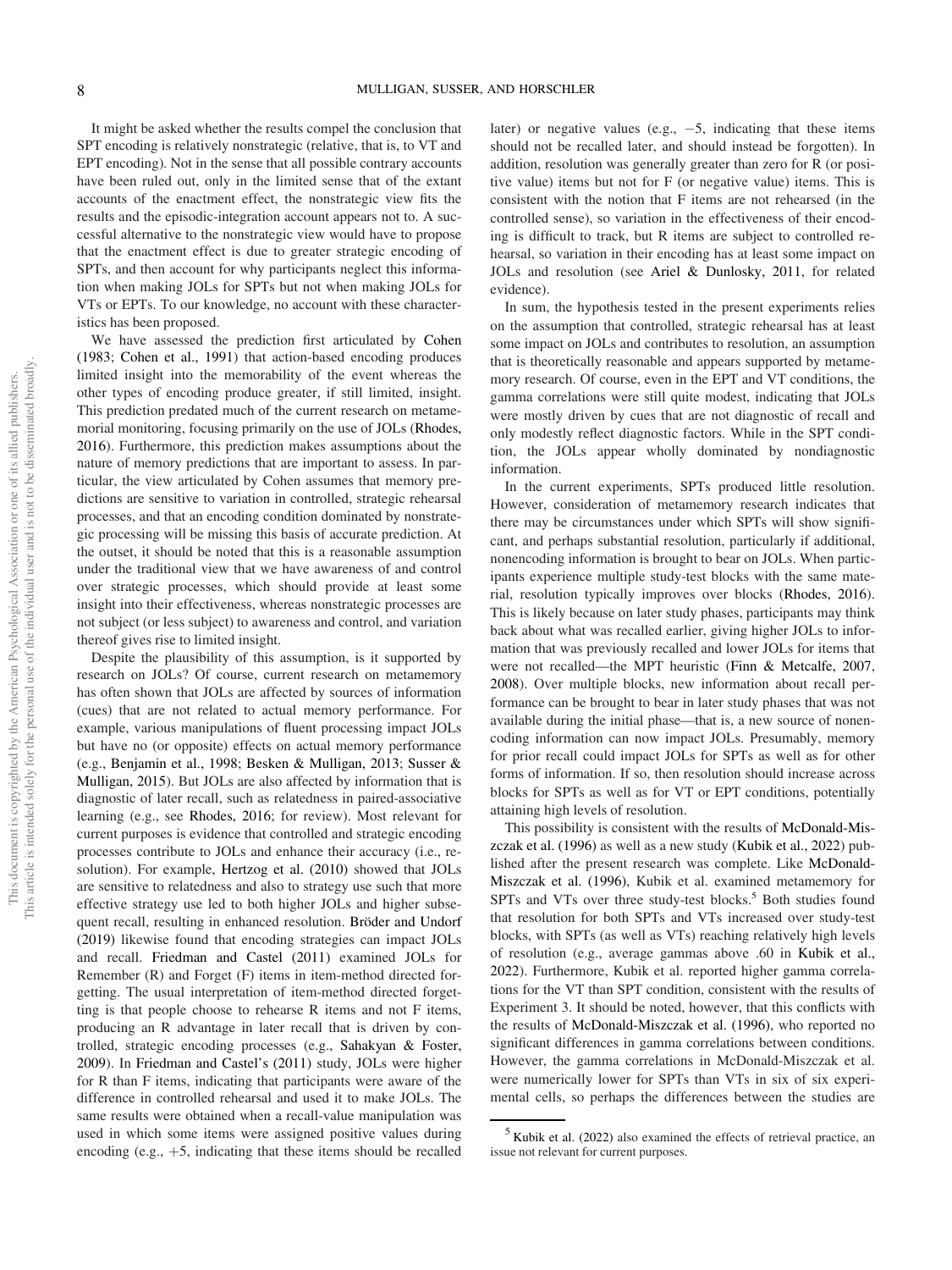not as stark as they might seem. Regardless, follow-up research on this issue should be done with EPTs as the control condition to better isolate the effect of action in the SPT condition.

Turning to the enactment effect in memory, Experiments 2 and 3 produced the expected effect. This is important given that earlier experiments on action memory and metamemory used pure-list designs. These designs often do not produce an enactment effect with free recall even with the typical experimental procedure, which does not use JOLs. Indeed, these prior studies failed to demonstrate an enactment effect in memory (Cohen, 1983; McDonald-Miszczak et al., 1996).

Even so, the current results indicate that the enactment effect (at least as measured by the SPT–EPT difference) is attenuated by the presence of JOLs. This is pertinent in two ways. First, it indicates that even with the use of a mixed-list design, it may not be possible to simultaneously observe an enactment effect in memory (that is, the SPT–EPT difference), and measure JOLs. However, for this to compromise the results of Experiments 1a and 1b, the presence of JOLs would have to not only eliminate the enactment effect in memory, but also induce a spurious difference in resolution by either selectively increasing resolution for EPTs or selectively reducing resolution for SPTs. There is no reason to suspect that is the case, and Experiment 3 argues against this in showing that the SPT–VT difference in resolution co-occurs with the usual SPT advantage in memory performance. Second, the lack of an enactment effect in Experiments 1a and 1b constitutes another example of the reactivity of JOLs. Recent research on this issue often focuses on whether JOLs increase or decrease memory performance relative to a no-JOL condition (e.g., Double et al., 2018; Myers et al., 2020). But another manifestation of reactance is when JOLs change the size or nature of a memory effect. This has been documented with the effect of perceptual interference, generation, and levels of processing, all of which are decreased by JOLs (Begg et al., 1991; Besken & Mulligan, 2013; Matvey et al., 2001; Tekin & Roediger, 2020). The present results indicate that the enactment effect joins this list.

Because our primary focus is not on JOL reactivity, we do not provide a complete analysis of this issue here. However, this is an important issue for future research because the reduction (or elimination) of the enactment effect by JOLs may be contrary to the nonstrategic view. That is, if the SPT advantage is rooted in nonstrategic encoding, one might wonder why the introduction of JOLs should reduce or eliminate that advantage. There are possibilities consistent with the nonstrategic view—perhaps JOLs bring recall levels in the EPT condition up to the level of SPT recall but other possibilities seem less consistent—for instance, that JOLs reduce SPT recall. Given that we did not experimentally manipulate the presence of JOLs within a single experiment, our data do not provide this level of detail. It should be noted, however, that cross-experiment comparison of Experiments 1a and 1b with Experiment 2 imply that JOLs reduce SPT recall more than increasing EPT recall, a picture that appears inconsistent with the nonstrategic view. A clearer answer to this issue will require a direct, experimental analysis.

The present experiments focused primarily on resolution and did not directly assess theories of metamemory. However, the results regarding average JOLs merit some discussion. We consistently found that JOLs were higher for SPTs than for EPTs or VTs. A dominant framework for interpreting monitoring and JOLs is the cue-utilization account (Koriat, 1997; see Rhodes, 2016). This framework differentiates among three types of cues that may influence JOLs: intrinsic, extrinsic, and mnemonic cues. Intrinsic cues are properties of the to-be-remembered items, including the perceptual or semantic characteristics of the stimulus. Extrinsic cues refer to the conditions of learning, including such factors as the processes carried out on the stimulus, the relations among stimuli (e.g., serial position), and the characteristic of retrieval (e.g., the retention interval, nature of retrieval cues). Finally, mnemonic cues refer to the experiences of the learner that may be thought to predict later recall, such as the ease or fluency of processing a stimulus, or the memory for having previously recalled a stimulus. With regard to the intrinsic–extrinsic distinction, the cue-utilization account argues that intrinsic cues are typically heavily weighted in making JOLs and that extrinsic cues are relatively neglected. In the present case, the presence or absence of action may be thought of as an intrinsic property of the item because it is salient and clearly discerned. In terms of the cue-utilization account, this is one reason to expect the enactment manipulation to affect JOLs.

The enactment manipulation might also evoke differences in the mnemonic experience of the learner. Taking action feels quite different than not taking action in a number of ways (e.g., motorically, tactually, in the need for motor planning). There are also differences in terms of the degree of self-involvement in the SPT versus control conditions (e.g., Feyereisen, 2009; Kormi-Nouri & Nilsson, 2001) that may elicit a difference in the mnemonic experience. This indicates, that in terms of the cue-utilization account, it is an open question as to whether the intrinsic differences between actions and nonactions or the experiential differences (or both) drive differences in average JOL. Regardless, it should be noted that the SPT advantage with respect to JOLs is robust, happening for within-subject designs as used in the present experiments, and in between-subjects designs used in earlier research (McDonald-Miszczak et al., 1996). This is notable because some variables that have robust effects on JOLs in within-subject designs do not have an effect when the conditions are manipulated between subjects (e.g., Susser et al., 2013).

Another important avenue for subsequent research is the relationship between actions and metamemorial control. Research on metamemory distinguishes between monitoring (the evaluation of states of knowledge) and control (using these evaluations to guide learning behaviors). As an aside, this distinction should be kept separate from the issue of strategic (or controlled) versus automatic encoding processes that often guide theorizing about memory as opposed to metamemory (though see Peng & Tullis, 2021). The current studies focused only on monitoring and resolution. However, given that monitoring is an important input to metamemorial control (e.g., for study time decisions, restudy decisions, etc.; e.g., Nelson, 1990), the current results suggest that the poorer resolution in the SPT condition should feedforward, possibly producing less effective metamemorial control in the SPT condition than in the VT or EPT condition, an implication that should be assessed in subsequent research.

In closing, the study of action memory was initially prompted by questions of whether memory for actions was a distinct form of episodic memory (Zimmer et al., 2001). Subsequent research found sufficient similarities between memory for actions and memory for other materials to reject the strong claim of uniqueness but sufficient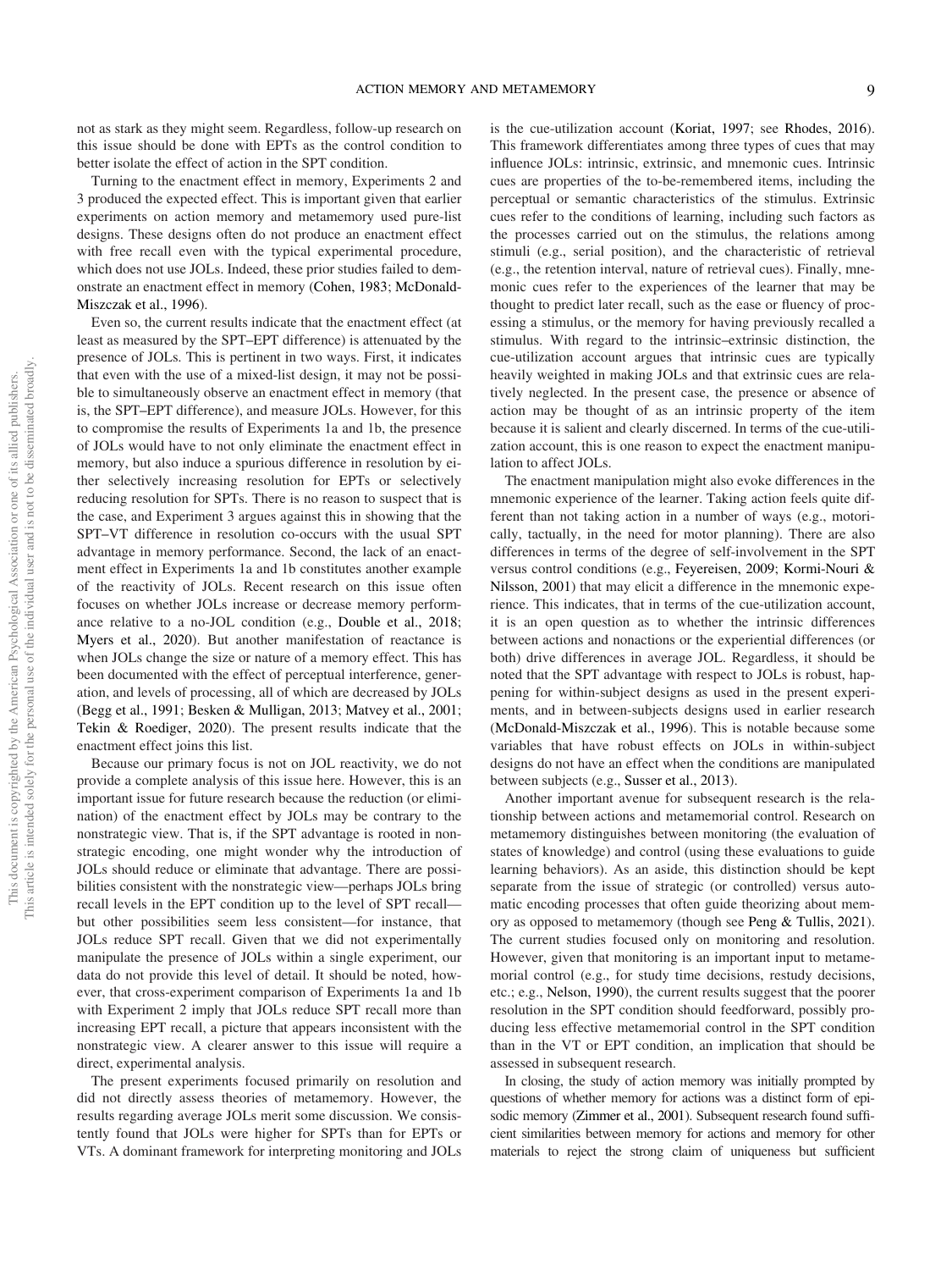differences to support the nonstrategic view of action memory (e.g., Sahakyan & Foster, 2009; Schatz et al., 2011; Wang et al., 2021; Wojcik et al., 2011; Zhang & Zuber, 2020; see Mulligan, 2014; Roediger & Zaromb, 2010, for reviews). With regard to metamemory, the study of actions has been largely missing (cf. Susser & Mulligan, 2015; Susser et al., 2017; Yang et al., 2009). The current experiments (and the earlier Cohen studies) indicate that metamemory for actions bears some important differences from metamemory for other materials, in terms of relative accuracy (resolution; supporting the nonstrategic view of action memory) and average JOLs, along with at least one similarity with respect to absolute accuracy (calibration). The differences especially call for additional analysis of action metamemory.

#### **References**

- Ariel, R., & Dunlosky, J. (2011). The sensitivity of judgment-of-learning resolution to past test performance, new learning, and forgetting. Memory & Cognition, 39(1), 171–184. <https://doi.org/10.3758/s13421-010-0002-y>
- Bäckman, L., & Nilsson, L. (1984). Aging effects in free recall: An exception to the rule. Human Learning: Journal of Practical Research & Applications, 3, 53–69.
- Bäckman, L., Nilsson, L. G., Herlitz, A., Nyberg, L., & Stigsdotter, A. (1991). Decomposing the encoding of action events: A dual conception. Scandinavian Journal of Psychology, 32(4), 289–299. [https://doi.org/10](https://doi.org/10.1111/j.1467-9450.1991.tb00880.x) [.1111/j.1467-9450.1991.tb00880.x](https://doi.org/10.1111/j.1467-9450.1991.tb00880.x)
- Bäckman, L., Nilsson, L. G., & Kormi-Nouri, R. (1993). Attentional demands and recall of verbal and color information in action events. Scandinavian Journal of Psychology, 34(3), 246–254. [https://doi.org/10](https://doi.org/10.1111/j.1467-9450.1993.tb01119.x) [.1111/j.1467-9450.1993.tb01119.x](https://doi.org/10.1111/j.1467-9450.1993.tb01119.x)
- Begg, I., Vinski, E., Frankovich, L., & Holgate, B. (1991). Generating makes words memorable, but so does effective reading. Memory & Cognition, 19, 487–497.
- Benjamin, A. S., Bjork, R. A., & Schwartz, B. L. (1998). The mismeasure of memory: When retrieval fluency is misleading as a metamnemonic index. Journal of Experimental Psychology: General, 127(1), 55–68. <https://doi.org/10.1037/0096-3445.127.1.55>
- Besken, M., & Mulligan, N. W. (2013). Easily perceived, easily remembered? Perceptual interference produces a double dissociation between metamemory and memory performance. Memory & Cognition, 41(6), 897–903. <https://doi.org/10.3758/s13421-013-0307-8>
- Bröder, A., & Undorf, M. (2019). Metamemory viewed through the judgment lens. Acta Psychologica, 197, 153–165. [https://doi.org/10.1016/j](https://doi.org/10.1016/j.actpsy.2019.04.011) [.actpsy.2019.04.011](https://doi.org/10.1016/j.actpsy.2019.04.011)
- Cohen, R. L. (1981). On the generality of some memory laws. Scandinavian Journal of Psychology, 22(1), 267–281. [https://doi.org/10.1111/j](https://doi.org/10.1111/j.1467-9450.1981.tb00402.x) [.1467-9450.1981.tb00402.x](https://doi.org/10.1111/j.1467-9450.1981.tb00402.x)
- Cohen, R. L. (1983). The effect of encoding variables on the free recall of words and action events. Memory & Cognition, 11(6), 575–582. [https://](https://doi.org/10.3758/BF03198282) [doi.org/10.3758/BF03198282](https://doi.org/10.3758/BF03198282)
- Cohen, R. L. (1985). On the generality of the laws of memory. In L. Nilsson & T. Archer (Eds.), Perspectives on learning and memory (pp. 247–277). Erlbaum.
- Cohen, R. L. (1988). Metamemory for words and enacted instructions: Predicting which items will be recalled. Memory & Cognition, 16(5), 452–460.
- Cohen, R. L. (1989). Memory for action events: The power of enactment. Educational Psychology Review, 1(1), 57–80. [https://doi.org/10.1007/](https://doi.org/10.1007/BF01326550) [BF01326550](https://doi.org/10.1007/BF01326550)
- Cohen, R. L., & Bean, G. (1983). Memory in educable mentally retarded adults: Deficit in subject or experimenter? Intelligence, 7(3), 287–298. [https://doi.org/10.1016/0160-2896\(83\)90019-3](https://doi.org/10.1016/0160-2896(83)90019-3)
- Cohen, R. L., & Bryant, S. (1991). The role of duration in memory and metamemory of enacted instructions (SPTs). Psychological Research, 53(3), 183–187. <https://doi.org/10.1007/BF00941385>
- Cohen, R. L., Sandler, S. P., & Keglevich, L. (1991). The failure of memory monitoring in a free recall task. Canadian Journal of Psychology/ Revue canadienne de psychologie, 45(4), 523.
- Cohen, R. L., & Stewart, M. (1982). How to avoid developmental effects in free recall. Scandinavian Journal of Psychology, 23(1), 9–15. [https://](https://doi.org/10.1111/j.1467-9450.1982.tb00408.x) [doi.org/10.1111/j.1467-9450.1982.tb00408.x](https://doi.org/10.1111/j.1467-9450.1982.tb00408.x)
- De Lucia, N., Milan, G., Conson, M., Grossi, D., & Trojano, L. (2019). Enactment effect in patients with Alzheimer's disease. Journal of Clinical and Experimental Neuropsychology, 41(9), 965–973. [https://doi.org/](https://doi.org/10.1080/13803395.2019.1642306) [10.1080/13803395.2019.1642306](https://doi.org/10.1080/13803395.2019.1642306)
- Double, K. S., Birney, D. P., & Walker, S. A. (2018). A meta-analysis and systematic review of reactivity to judgements of learning. Memory, 26(6), 741–750. <https://doi.org/10.1080/09658211.2017.1404111>
- Dunlosky, J., & Tauber, S. U. K. (Eds.). (2016). The Oxford handbook of metamemory. Oxford University Press.
- Engelkamp, J. (1998). Memory for actions. Psychology Press/Taylor & Francis.
- Engelkamp, J., & Dehn, D. M. (2000). Item and order information in subject-performed tasks and experimenter-performed tasks. Journal of Experimental Psychology: Learning, Memory, and Cognition, 26(3), 671–682. <https://doi.org/10.1037/0278-7393.26.3.671>
- Engelkamp, J., & Krumnacker, H. (1980). Image- and motor-processes in the retention of verbal materials. Zeitschrift Für Experimentelle Und Angewandte Psychologie, 27(4), 511–533.
- Engelkamp, J., & Zimmer, H. (1996). Organisation and recall in verbal tasks and in subject-performed tasks. European Journal of Cognitive Psychology, 8, 257–274. <https://doi.org/10.1080/095414496383086>
- Feyereisen, P. (2009). Enactment effects and integration processes in younger and older adults' memory for actions. Memory, 17(4), 374–385. <https://doi.org/10.1080/09658210902731851>
- Finn, B., & Metcalfe, J. (2007). The role of memory for past test in the underconfidence with practice effect. Journal of Experimental Psychology: Learning, Memory, and Cognition, 33(1), 238–244. [https://doi.org/](https://doi.org/10.1037/0278-7393.33.1.238) [10.1037/0278-7393.33.1.238](https://doi.org/10.1037/0278-7393.33.1.238)
- Finn, B., & Metcalfe, J. (2008). Judgments of learning are influenced by memory for past test. Journal of Memory and Language, 58(1), 19-34. <https://doi.org/10.1016/j.jml.2007.03.006>
- Foley, M. A., & Ratner, H. H. (2001). The role of action-based structures in activity memory. In H. D. Zimmer, M. Guynn, R. Cohen, J. Engelkamp, R. Kormi-Nouri, & M. Foley (Eds.), Memory for action: A distinct form of episodic memory? (pp. 112–135). Oxford University Press.
- Friedman, M. C., & Castel, A. D. (2011). Are we aware of our ability to forget? Metacognitive predictions of directed forgetting. Memory & Cognition, 39(8), 1448–1456. <https://doi.org/10.3758/s13421-011-0115-y>
- Hainselin, M., Quinette, P., Juskenaite, A., Desgranges, B., Martinaud, O., de La Sayette, V., Hannequin, D., Viader, F., & Eustache, F. (2014). Just do it! How performing an action enhances remembering in transient global amnesia. Cortex, 50, 192–199. [https://doi.org/10.1016/j.cortex](https://doi.org/10.1016/j.cortex.2013.10.007) [.2013.10.007](https://doi.org/10.1016/j.cortex.2013.10.007)
- Helstrup, T. (1987). One, two, or three memories? A problem-solving approach to memory for performed acts. Acta Psychologica, 66(1), 37–68. [https://doi.org/10.1016/0001-6918\(87\)90017-5](https://doi.org/10.1016/0001-6918(87)90017-5)
- Hertzog, C., Sinclair, S. M., & Dunlosky, J. (2010). Age differences in the monitoring of learning: Cross-sectional evidence of spared resolution across the adult life span. Developmental Psychology, 46(4), 939–948. <https://doi.org/10.1037/a0019812>
- Hornstein, S. L., & Mulligan, N. W. (2004). Memory for actions: Enactment and source memory. Psychonomic Bulletin & Review, 11(2), 367–372. <https://doi.org/10.3758/BF03196584>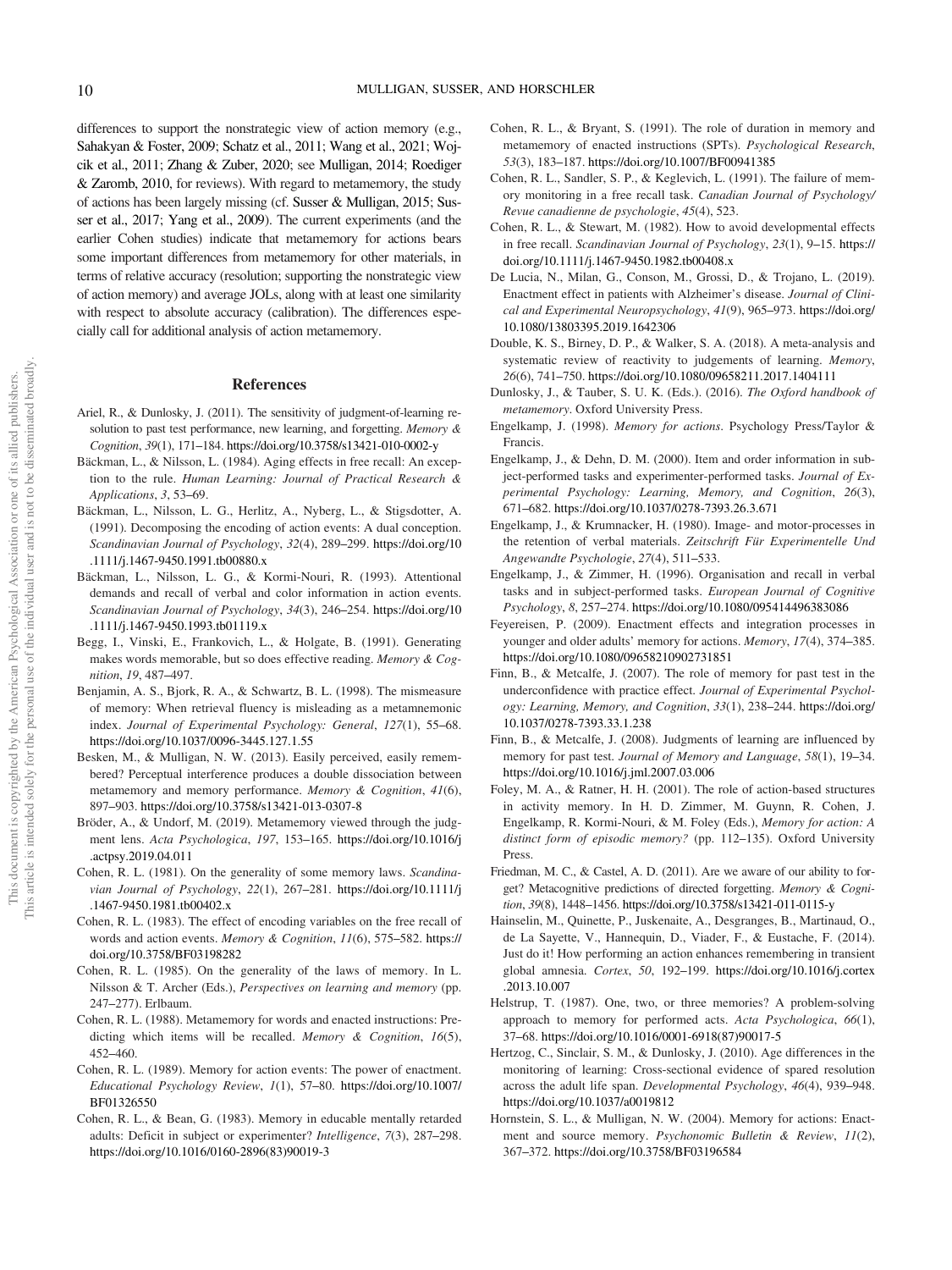- Ianì, F., & Bucciarelli, M. (2017). Mechanisms underlying the beneficial effect of a speaker's gestures on the listener. Journal of Memory and Language, 96, 110–121. <https://doi.org/10.1016/j.jml.2017.05.004>
- Janes, J. L., Rivers, M. L., & Dunlosky, J. (2018). The influence of making judgments of learning on memory performance: Positive, negative, or both? Psychonomic Bulletin & Review, 25(6), 2356–2364. [https://doi](https://doi.org/10.3758/s13423-018-1463-4) [.org/10.3758/s13423-018-1463-4](https://doi.org/10.3758/s13423-018-1463-4)
- Koriat, A. (1997). Monitoring one's own knowledge during study: A cueutilization approach to judgments of learning. Journal of Experimental Psychology: General, 126(4), 349–370. [https://doi.org/10.1037/0096](https://doi.org/10.1037/0096-3445.126.4.349) [-3445.126.4.349](https://doi.org/10.1037/0096-3445.126.4.349)
- Kormi-Nouri, R. (1995). The nature of memory for action events: An episodic integration view. European Journal of Cognitive Psychology, 7(4), 337–363. <https://doi.org/10.1080/09541449508403103>
- Kormi-Nouri, R., & Nilsson, L. G. (2001). The motor component is not crucial! In H. D. Zimmer, R. Cohen, M. J. Guynn, J. Engelkamp, R. Kormi-Nouri, & M. A. Foley (Eds.), Memory for action: A distinct form of episodic memory? (pp. 97–111). Oxford University Press.
- Kubik, V., Jemstedt, A., Eshratabadi, H. M., Schwartz, B. L., & Jönsson, F. U. (2022). The underconfidence-with-practice effect in action memory: The contribution of retrieval practice to metacognitive monitoring. Metacognition and Learning. Advance online publication. [https://doi](https://doi.org/10.1007/s11409-021-09288-2) [.org/10.1007/s11409-021-09288-2](https://doi.org/10.1007/s11409-021-09288-2)
- Lind, S. E., & Bowler, D. M. (2009). Recognition memory, self-other source memory, and theory-of-mind in children with autism spectrum disorder. Journal of Autism and Developmental Disorders, 39(9), 1231–1239. <https://doi.org/10.1007/s10803-009-0735-2>
- Ma, J., Wang, L., Chen, L., & Zhang, Y. (2021). Imagery processing in action memory–mental imagery is necessary to the subject-performed task effect. Journal of Cognitive Psychology, 33(1), 12–23. [https://doi](https://doi.org/10.1080/20445911.2020.1862129) [.org/10.1080/20445911.2020.1862129](https://doi.org/10.1080/20445911.2020.1862129)
- Matvey, G., Dunlosky, J., & Guttentag, R. (2001). Fluency of retrieval at study affects judgments of learning (JOLs): An analytic or nonanalytic basis for JOLs? Memory & Cognition, 29(2), 222–233. [https://doi.org/](https://doi.org/10.3758/BF03194916) [10.3758/BF03194916](https://doi.org/10.3758/BF03194916)
- McDaniel, M. A., & Bugg, J. M. (2008). Instability in memory phenomena: A common puzzle and a unifying explanation. Psychonomic Bulletin & Review, 15(2), 237–255. <https://doi.org/10.3758/PBR.15.2.237>
- McDonald-Miszczak, L., Hubley, A. M., & Hultsch, D. F. (1996). Age differences in recall and predicting recall of action events and words. The Journals of Gerontology, Series B: Psychological Sciences and Social Sciences, 51(2), P81–P90. <https://doi.org/10.1093/geronb/51B.2.P81>
- Metcalfe, J., & Shimamura, A. P. (Eds.). (1994). Metacognition: Knowing about knowing. MIT Press. [https://doi.org/10.7551/mitpress/4561.001](https://doi.org/10.7551/mitpress/4561.001.0001) [.0001](https://doi.org/10.7551/mitpress/4561.001.0001)
- Mulligan, N. W. (2014). Memory for pictures and actions. In T. J. Perfect & D. S. Lindsay (Eds.), The Sage handbook of applied memory (pp. 20–36). Sage. <https://doi.org/10.4135/9781446294703.n2>
- Mulligan, N. W., & Hornstein, S. L. (2003). Memory for actions: Self-performed tasks and the reenactment effect. *Memory & Cognition, 31(3)*, 412–421. <https://doi.org/10.3758/BF03194399>
- Mulligan, N. W., & Lozito, J. P. (2004). Self-generation and memory. In B. H. Ross (Ed.), Psychology of learning and motivation (pp. 175–214). Elsevier Academic Press.
- Myers, S. J., Rhodes, M. G., & Hausman, H. E. (2020). Judgments of learning (JOLs) selectively improve memory depending on the type of test. Memory & Cognition, 48(5), 745–758. [https://doi.org/10.3758/](https://doi.org/10.3758/s13421-020-01025-5) [s13421-020-01025-5](https://doi.org/10.3758/s13421-020-01025-5)
- Nelson, T. O. (1984). A comparison of current measures of the accuracy of feeling-of-knowing predictions. Psychological Bulletin, 95(1), 109–133. <https://doi.org/10.1037/0033-2909.95.1.109>
- Nelson, T. O. (1990). Metamemory: A theoretical framework and new findings. Psychology of Learning and Motivation, 26, 125–173. [https://](https://doi.org/10.1016/S0079-7421(08)60053-5) [doi.org/10.1016/S0079-7421\(08\)60053-5](https://doi.org/10.1016/S0079-7421(08)60053-5)
- Nilsson, L. G., & Cohen, R. L. (1988). Enrichment and generation in the recall of enacted and non-enacted instructions. In M. M. Gruneberg, P. E. Morris, & R. N. Sykes (Eds.), Practical aspects of memory: Current research and issues (Vol. 1, pp. 427–432). Wiley.
- Nilsson, L., & Craik, F. I. (1990). Additive and interactive effects in memory for subject-performed tasks. European Journal of Cognitive Psychology, 2(4), 305–324. <https://doi.org/10.1080/09541449008406210>
- Peng, Y., & Tullis, J. G. (2021). Dividing attention impairs metacognitive control more than monitoring. Psychonomic Bulletin & Review, 28(6), 2064–2074. <https://doi.org/10.3758/s13423-021-01950-9>
- Peterson, D. J., & Mulligan, N. W. (2010). Enactment and retrieval. Memory & Cognition, 38(2), 233–243. <https://doi.org/10.3758/MC.38.2.233>
- Peterson, D. J., & Mulligan, N. W. (2015). Action memory and encoding time: Evidence for a strategic view of action memory processing. The American Journal of Psychology, 128(4), 419–429. [https://doi.org/10](https://doi.org/10.5406/amerjpsyc.128.4.0419) [.5406/amerjpsyc.128.4.0419](https://doi.org/10.5406/amerjpsyc.128.4.0419)
- Rhodes, M. G. (2016). Judgments of learning: Methods, data, and theory. In J. Dunlosky & S. K. Tauber (Eds.), The Oxford handbook of metamemory (pp. 65–80). Oxford University Press.
- Roediger, H. L., & Zaromb, F. M. (2010). Memory for actions: How different? In L. Bäckman & L. Nyberg (Eds.), Aging, memory and the brain: Essays in honour of Lars-Göran Nilsson (pp. 24–52). Psychology Press.
- Rönnlund, M., Nyberg, L., Bäckman, L., & Nilsson, L. (2003). Recall of subject-performed tasks, verbal tasks, and cognitive activities across the adult life span: Parallel age-related deficits. Aging, Neuropsychology and Cognition, 10(3), 182–201. [https://doi.org/10.1076/anec.10.3.182](https://doi.org/10.1076/anec.10.3.182.16449) [.16449](https://doi.org/10.1076/anec.10.3.182.16449)
- Sahakyan, L., & Foster, N. L. (2009). Intentional forgetting of actions: Comparison of list-method and item-method directed forgetting. Journal of Memory and Language, 61(1), 134–152. [https://doi.org/10.1016/j.jml](https://doi.org/10.1016/j.jml.2009.02.006) [.2009.02.006](https://doi.org/10.1016/j.jml.2009.02.006)
- Schatz, T. R., Spranger, T., Kubik, V., & Knopf, M. (2011). Exploring the enactment effect from an information processing view: What can we learn from serial position analyses? Scandinavian Journal of Psychology, 52(6), 509–515. <https://doi.org/10.1111/j.1467-9450.2011.00893.x>
- Seiler, K. H., & Engelkamp, J. (2003). The role of item-specific information for the serial position curve in free recall. Journal of Experimental Psychology: Learning, Memory, and Cognition, 29(5), 954–964. [https://](https://doi.org/10.1037/0278-7393.29.5.954) [doi.org/10.1037/0278-7393.29.5.954](https://doi.org/10.1037/0278-7393.29.5.954)
- Smith, S. J., Souchay, C., & Conway, M. A. (2010). Improving metamemory in ageing and Parkinson's disease. Age and Ageing, 39(1), 116–119. <https://doi.org/10.1093/ageing/afp188>
- Steffens, M. C. (1999). The role of relational processing in memory for actions: A negative enactment effect in free recall. The Quarterly Journal of Experimental Psychology, A: Human Experimental Psychology, 52(4), 877–903. <https://doi.org/10.1080/713755860>
- Steffens, M. C., von Stülpnagel, R., & Schult, J. C. (2015). Memory recall after "learning by doing" and "learning by viewing": Boundary conditions of an enactment benefit. Frontiers in Psychology, 6, 1907. [https://](https://doi.org/10.3389/fpsyg.2015.01907) [doi.org/10.3389/fpsyg.2015.01907](https://doi.org/10.3389/fpsyg.2015.01907)
- Susser, J. A., & Mulligan, N. W. (2015). The effect of motoric fluency on metamemory. Psychonomic Bulletin & Review, 22(4), 1014–1019. <https://doi.org/10.3758/s13423-014-0768-1>
- Susser, J. A., Mulligan, N. W., & Besken, M. (2013). The effects of list composition and perceptual fluency on judgments of learning (JOLs). Memory & Cognition, 41(7), 1000–1011. <https://doi.org/10.3758/s13421-013-0323-8>
- Susser, J. A., Panitz, J., Buchin, Z., & Mulligan, N. W. (2017). The motoric fluency effect on metamemory. Journal of Memory and Language, 95, 116–123. <https://doi.org/10.1016/j.jml.2017.03.002>
- Tekin, E., & Roediger, H. L. (2020). Reactivity of judgments of learning in a levels-of-processing paradigm. Zeitschrift Für Psychologie, 228(4), 278–290. <https://doi.org/10.1027/2151-2604/a000425>